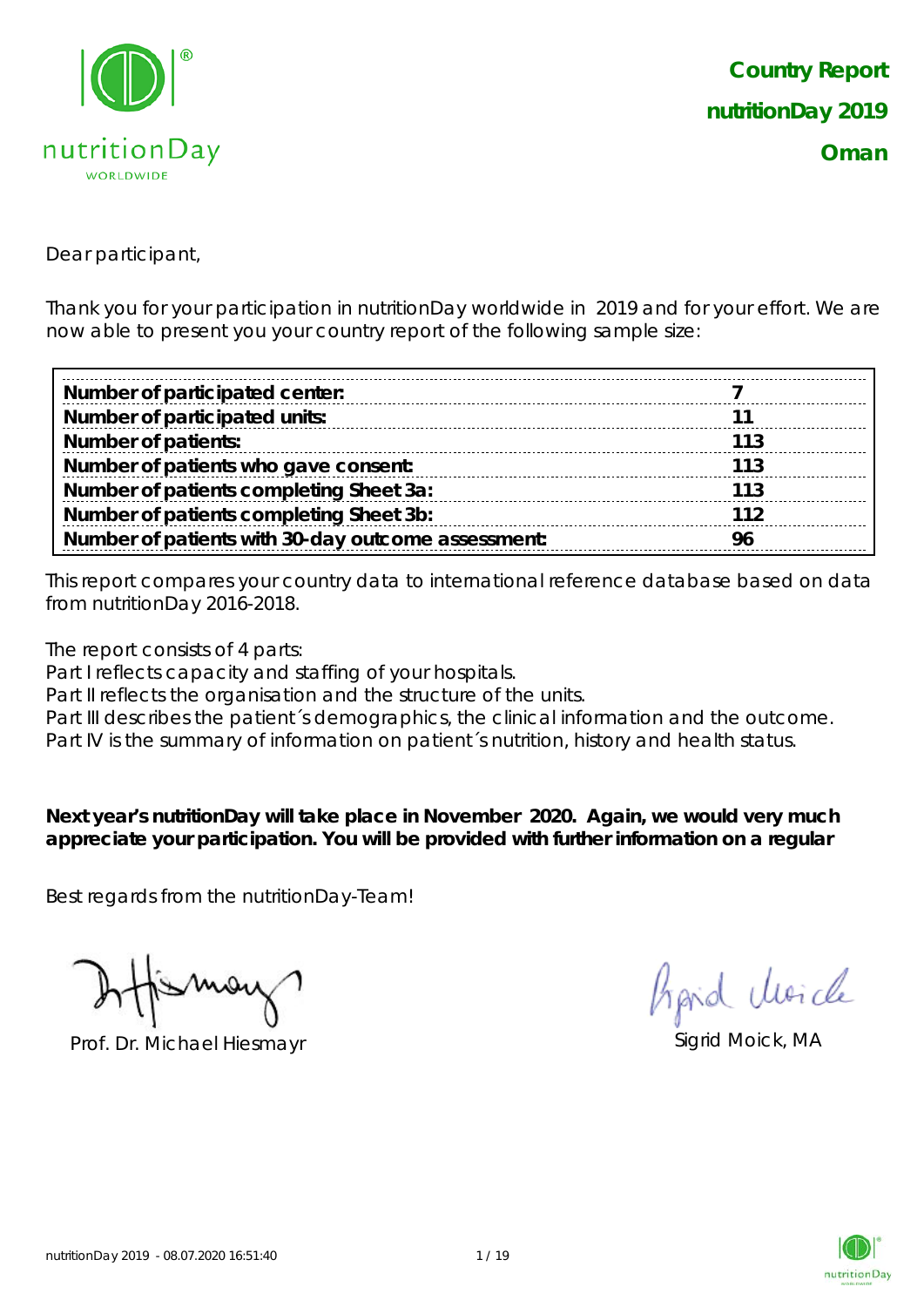# *I. Hospital capacity and staffing ("Hospital sheet")*

|                                                                                    | <b>YOUR RESULTS</b> | <b>REFERENCE RESULTS</b> |
|------------------------------------------------------------------------------------|---------------------|--------------------------|
| 1. Total number of beds in hospital                                                | 152 [100-350]       | 333 [194-630]            |
| 2. Total number of admissions in the hospital last<br>year                         | 8033 [4962-19214]   | 18005 [9101-36130]       |
| 3. Total number of staff in the hospital                                           |                     |                          |
| <b>Total medical doctors</b>                                                       | 85 [49-107]         | 173 [80-399]             |
| <b>Medical specialists</b>                                                         | 56 [36-145]         | 116 [53-250]             |
| Medical non-specialists                                                            | 41 [38-74]          | 37 [14-84]               |
| <b>Nurses</b>                                                                      | 316 [228-974]       | 420 [183-836]            |
| <b>Dieticians</b>                                                                  | $4[4-4]$            | $5[2-9]$                 |
| <b>Nutritionists</b>                                                               | $0 [0-1]$           | $1[0-4]$                 |
| Pharmacists                                                                        | 34 [24-38]          | $7[4-21]$                |
| Kitchen staff                                                                      | 28 [16-73]          | 31 [15-59]               |
|                                                                                    |                     |                          |
| <b>Full time equivalent</b>                                                        |                     |                          |
| <b>Total medical doctors</b>                                                       | 98 [98-98]          | 148 [60-373]             |
| <b>Medical specialists</b>                                                         | 51 [51-51]          | 98 [45-251]              |
| Medical non-specialists                                                            | 37 [37-37]          | 36 [11-99]               |
| <b>Nurses</b>                                                                      | 222 [222-222]       | 364 [180-788]            |
| <b>Dieticians</b>                                                                  | $1[1-1]$            | $5[2-8]$                 |
| <b>Nutritionists</b>                                                               | $0[0-0]$            | $1[0-3]$                 |
| Pharmacists                                                                        | 16 [16-16]          | $6[3-18]$                |
| Kitchen staff                                                                      | $8[8-8]$            | 29 [15-55]               |
| 4. Does the hospital have a nutrition care strategy?                               | 4 (66,7%) Yes       | 498 (79,4%) Yes          |
|                                                                                    |                     |                          |
| 5. Which nutrition-related standards or routine activities exist in your hospital? |                     |                          |
| Nutrition training is available                                                    | 5 (62,5%) Yes       | 434 (66,7%) Yes          |
| Nutrition steering committee is available                                          | 1 (12,5%) Yes       | 388 (59,6%) Yes          |
| Quality indicators are recorded and reported to national<br>or regional level      | 3 (37,5%) Yes       | 263 (40,4%) Yes          |
| Quality indicators are used for internal benchmarking                              | 5 (62,5%) Yes       | 337 (51,8%) Yes          |
| Patient feedback about food and food service is collected<br>using a questionnaire | 4 (50,0%) Yes       | 475 (73,0%) Yes          |
| None                                                                               | $0(0,0\%)$ Yes      | 30 (4,6%) Yes            |
| No answer given                                                                    | 2(25,0%)            | 24 (3,7%)                |

#### **6. Which codes are available /routinely used in your hospital for billing and reimbursement purposes?**

| <b>Codes available</b> |
|------------------------|
|------------------------|

Nutrition Support 3 (37,5%) Yes 313 (48,1%) Yes

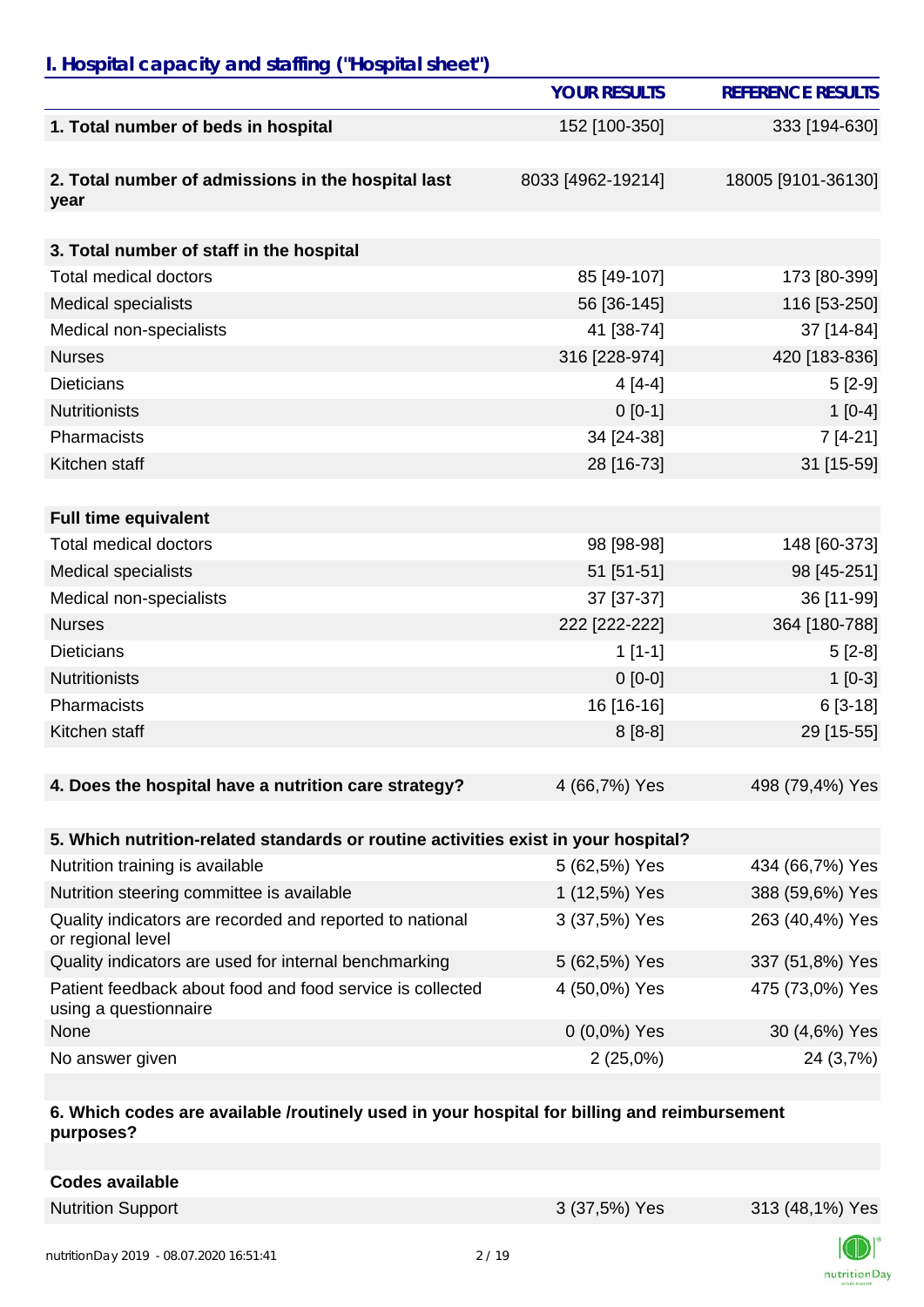| Oral nutrition supplements                                | 4 (50,0%) Yes | 239 (36,7%) Yes |
|-----------------------------------------------------------|---------------|-----------------|
| Parenteral nutrition                                      | 2 (25,0%) Yes | 375 (57,6%) Yes |
| <b>Enteral nutrition</b>                                  | 5 (62,5%) Yes | 334 (51,3%) Yes |
| Dietary counseling                                        | 5 (62,5%) Yes | 235 (36,1%) Yes |
| Specific dietary interventions                            | 5 (62,5%) Yes | 181 (27,8%) Yes |
| Screening for malnutrition                                | 3 (37,5%) Yes | 187 (28,7%) Yes |
| <b>Risk of malnutrition</b>                               | 3 (37,5%) Yes | 160 (24,6%) Yes |
| Malnutrition (in general)                                 | 4 (50,0%) Yes | 294 (45,2%) Yes |
| Severity of malnutrition (i.e. mild, moderate, severe)    | 2 (25,0%) Yes | 280 (43,0%) Yes |
| No information available from billing/finance/controlling | 1 (12,5%) Yes | 109 (16,7%) Yes |
| No answer given                                           |               | 42 (6,5%)       |
|                                                           |               |                 |
| <b>Codes routinely used</b>                               |               |                 |
| <b>Nutrition Support</b>                                  | 3 (37,5%) Yes | 270 (41,5%) Yes |
| Oral nutrition supplements                                | 4 (50,0%) Yes | 209 (32,1%) Yes |
| Parenteral nutrition                                      | 2 (25,0%) Yes | 343 (52,7%) Yes |
| <b>Enteral nutrition</b>                                  | 5 (62,5%) Yes | 307 (47,2%) Yes |
| Dietary counseling                                        | 5 (62,5%) Yes | 198 (30,4%) Yes |
| Specific dietary interventions                            | 5 (62,5%) Yes | 159 (24,4%) Yes |
| Screening for malnutrition                                | 4 (50,0%) Yes | 149 (22,9%) Yes |
| <b>Risk of malnutrition</b>                               | 2 (25,0%) Yes | 128 (19,7%) Yes |
| Malnutrition (in general)                                 | 3 (37,5%) Yes | 255 (39,2%) Yes |
| Severity of malnutrition (i.e. mild, moderate, severe)    | 1 (12,5%) Yes | 242 (37,2%) Yes |
| No information available from billing/finance/controlling | 1 (12,5%) Yes | 120 (18,4%) Yes |
| No answer given                                           |               | 53 (8,1%)       |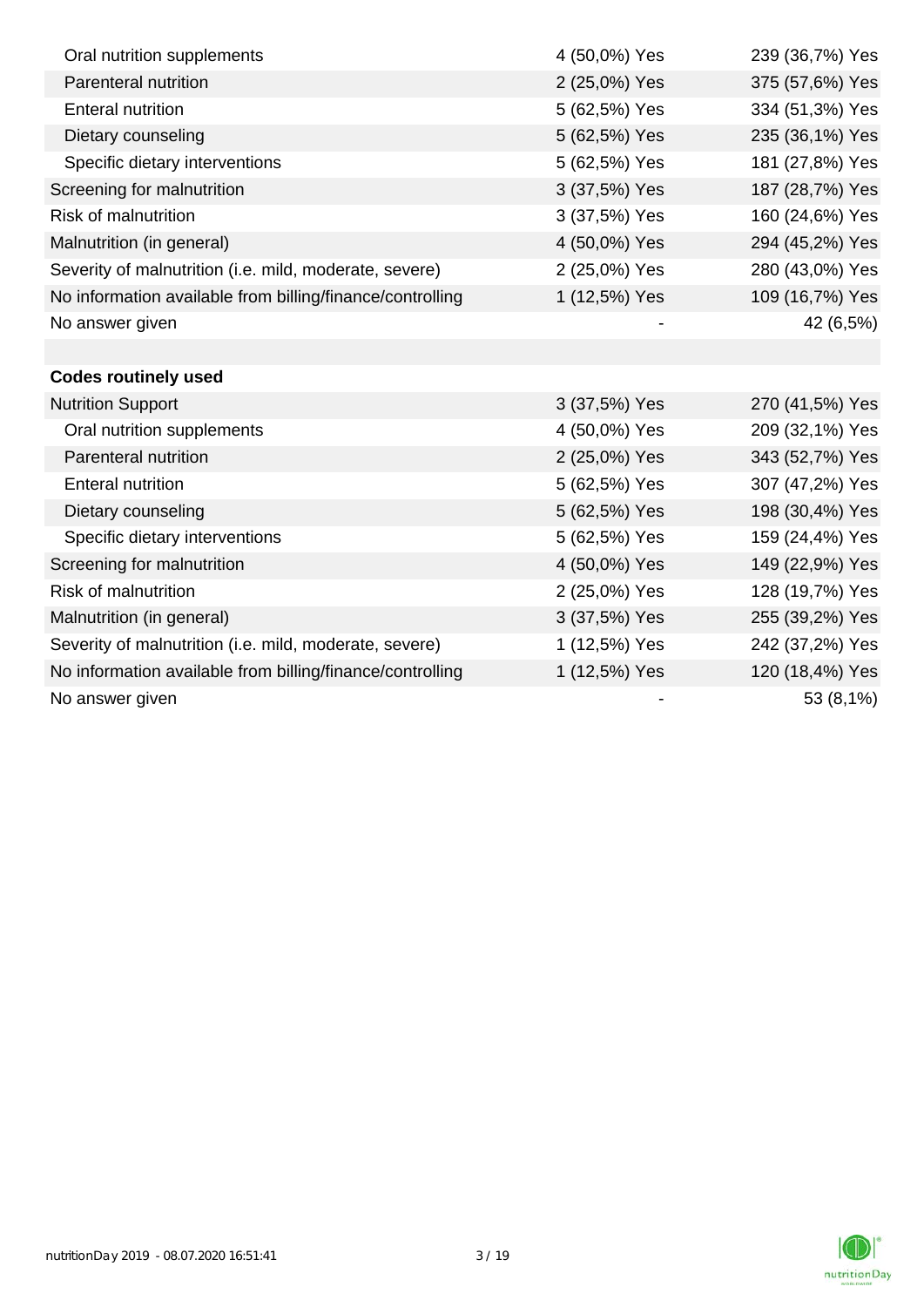### *II. Unit organisation and structures ("Sheet 1a/1b")*

|                                                                       | <b>YOUR RESULTS</b> | <b>REFERENCE RESULTS</b> |
|-----------------------------------------------------------------------|---------------------|--------------------------|
|                                                                       |                     |                          |
| Internal Medicine / General                                           | 4 (36,4%)           | 21.1%                    |
| Internal Medicine / Cardiology                                        | $0(0,0\%)$          | 4.3%                     |
| Internal Medicine / Gastroenterology & hepatology                     | $0(0,0\%)$          | 7.8%                     |
| Internal Medicine / Geriatrics                                        | $0(0,0\%)$          | 9.7%                     |
| Internal Medicine / Infectious diseases                               | $0(0,0\%)$          | 0.6%                     |
| Internal Medicine / Nephrology                                        | $0(0,0\%)$          | 1.2%                     |
| Internal Medicine / Oncology (incl. radiotherapy)                     | $0(0,0\%)$          | 8.1%                     |
| Interdisciplinary                                                     | $1(9,1\%)$          | 3.4%                     |
| Long term care                                                        | $0(0,0\%)$          | 2.0%                     |
| Neurology                                                             | $0(0,0\%)$          | 3.6%                     |
| Surgery / General                                                     | 2(18,2%)            | 15.7%                    |
| Surgery/ Cardiac/Vascular/Thoracic                                    | $0(0,0\%)$          | 1.4%                     |
| Surgery / Neurosurgery                                                | $0(0,0\%)$          | 0.9%                     |
| Surgery / Orthopedic                                                  | $0(0,0\%)$          | 4.2%                     |
| Trauma                                                                | $0(0,0\%)$          | 0.9%                     |
| Ear Nose Throat (ENT)                                                 | $0(0,0\%)$          | 1.7%                     |
| Gynecology / Obstetrics                                               | 3(27,3%)            | 1.4%                     |
| <b>Pediatrics</b>                                                     | $0(0,0\%)$          | 0.1%                     |
| Psychiatry                                                            | $0(0,0\%)$          | 0.9%                     |
| <b>Others</b>                                                         | $1(9,1\%)$          | 11.1%                    |
|                                                                       |                     |                          |
| 2. Number of registered inpatients at noon                            | 15 [10-25]          | 25 [19-32]               |
|                                                                       |                     |                          |
| 3. Total bed capacity of the unit                                     | 25 [19-28]          | 30 [24-40]               |
|                                                                       |                     |                          |
| 4. Number of each type of staff in the unit for TODAY's morning shift |                     |                          |
|                                                                       |                     |                          |
| <b>Fully trained</b>                                                  |                     |                          |
| <b>Medical doctors</b>                                                | $3[2-8]$            | $4[2-7]$                 |
| <b>Nurses</b>                                                         | $6[4-9]$            | $5[3-8]$                 |
| Nursing aides                                                         | $1[0-1]$            | $2[1-4]$                 |
| <b>Dieticians</b>                                                     | $1[1-1]$            | $1[0-1]$                 |
| <b>Nutritionists</b>                                                  | $0[0-1]$            | $0[0-1]$                 |
| Administrative staff                                                  | $1[1-1]$            | $1[0-1]$                 |
| Other staff involved in patient care                                  | $1[1-1]$            | $1[0-2]$                 |
|                                                                       |                     |                          |
| In training                                                           |                     |                          |
|                                                                       | <u>n na ni</u>      | 1.50.01                  |

| Medical doctors  | $0$ [0-0] | $[0-3]$  |
|------------------|-----------|----------|
| Medical students | $0 [0-4]$ | $0[0-2]$ |
| <b>Nurses</b>    | $0 [0-1]$ | $[0-3]$  |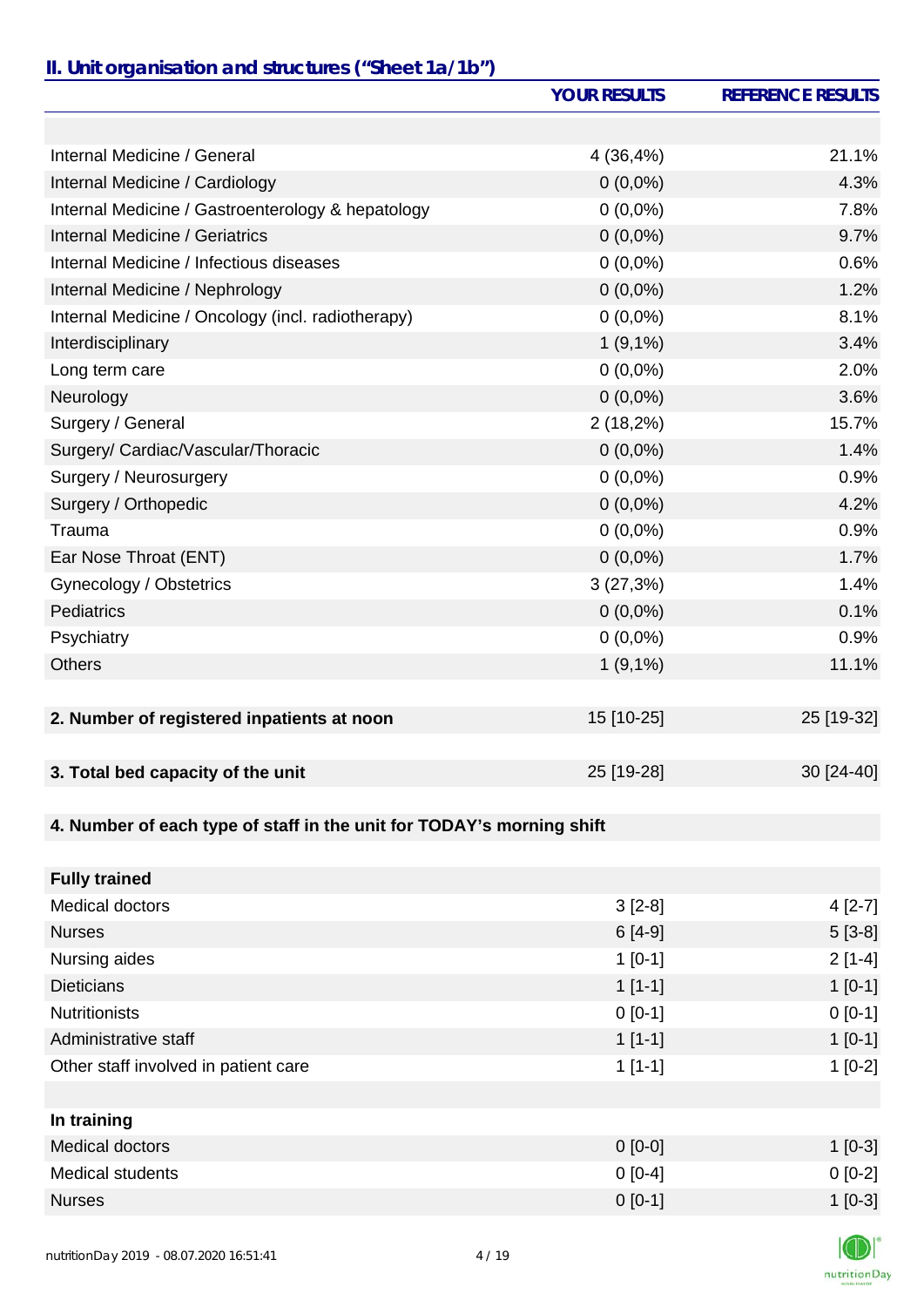| Nursing aides                                                                                       | $0 [0-0]$       | $0[0-0]$         |
|-----------------------------------------------------------------------------------------------------|-----------------|------------------|
| <b>Dieticians</b>                                                                                   | $0 [0-0]$       | $0[0-0]$         |
| <b>Nutritionists</b>                                                                                | $0[0-0]$        | $0[0-0]$         |
| Other staff involved in patient care                                                                | $0$ [0-0]       | $0[0-0]$         |
|                                                                                                     |                 |                  |
| 5. Is there a nutrition support team in your hospital<br>available?                                 | 8 (100,0%) Yes  | 1018 (78,3%) Yes |
| 6. Does the unit have a nutrition care strategy?                                                    | 8 (100,0%) Yes  | 984 (75,7%) Yes  |
| 7. Is there a person in your unit responsible for<br>nutrition care?                                | 7 (87,5%) Yes   | 922 (70,9%) Yes  |
| 8. Is there a dietician, nutritionist or dietetic assistant<br>available for your unit?             | 10 (100,0%) Yes | 1239 (90,8%) Yes |
| 9. Is specific staff responsible for providing feeding<br>assistance to patients during meal times? | 3 (37,5%) Yes   | 780 (60,0%) Yes  |
| 10. How do you MAINLY screen/monitor patients for<br>malnutrition?                                  |                 |                  |
| At admission                                                                                        |                 |                  |
| No routine screening                                                                                | 3 (27,3%) Yes   | 109 (7,6%)       |
| No fixed criteria                                                                                   |                 | 21 (1,5%)        |
| Experience / visual assessment only                                                                 |                 | 102 (7,1%)       |
| Weighing / BMI only                                                                                 | 7 (63,6%) Yes   | 201 (14,1%)      |
| Nutritional Risk Screening (NRS) 2002                                                               |                 | 462 (32,3%)      |
| Malnutrition Universal Screening Tool (MUST)                                                        |                 | 81 (5,7%)        |
| Malnutrition Screening tool (MST)                                                                   |                 | 115 (8,0%)       |
| <b>SNAQ</b>                                                                                         |                 | 13 (0,91%)       |
| Other formal tool                                                                                   |                 | 249 (17,4%)      |
| I do not know                                                                                       |                 | 11 (0,77%)       |
| Missing                                                                                             | 1(9,1%)         | 66 (4,6%)        |
|                                                                                                     |                 |                  |
| <b>During hospital stay</b>                                                                         |                 |                  |
| No routine monitoring                                                                               | 2 (18,2%) Yes   | 133 (9,3%)       |
| No fixed criteria                                                                                   | 1 (9,1%) Yes    | 118 (8,3%)       |
| Experience / visual assessment only                                                                 | 2 (18,2%) Yes   | 235 (16,4%)      |
| Weighing / BMI only                                                                                 | 4 (36,4%) Yes   | 471 (32,9%)      |
| Other formal tool                                                                                   | 1 (9,1%) Yes    | 375 (26,2%)      |
| I do not know                                                                                       |                 | 32(2,2%)         |
| Missing                                                                                             | $1(9,1\%)$      | 66 (4,6%)        |
| 11a. Do you routinely use guidelines or standards for<br>nutrition care?                            | 8 (100,0%) Yes  | 1043 (82,1%) Yes |

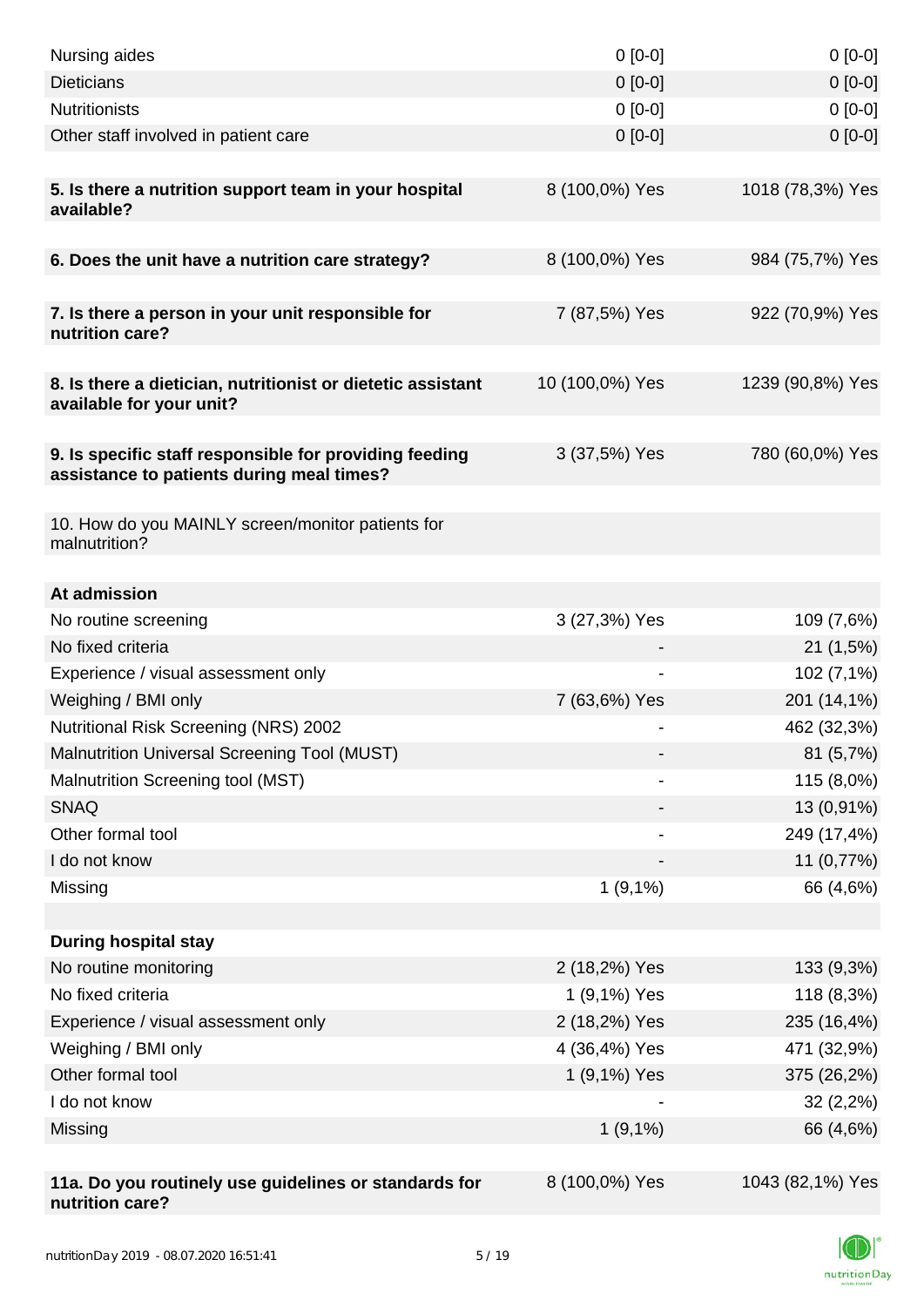| 11b. If yes, which one is mainly used?  |               |             |
|-----------------------------------------|---------------|-------------|
| International guidelines                | 2 (25,0%) Yes | 257 (24,6%) |
| National guidelines                     |               | 166 (15,9%) |
| Standards on hospital level             | 3 (37,5%) Yes | 378 (36,2%) |
| Standards on unit level                 | 1 (12,5%) Yes | 65 (6,2%)   |
| Individual patient nutrition care plans | 2 (25,0%) Yes | 155 (14,9%) |
| Other                                   |               | $11(1,1\%)$ |
| Missing                                 |               | $11(1,1\%)$ |
|                                         |               |             |

# **12. What is routinely done in your unit for given patient groups?**

| At risk                                                    |               |             |
|------------------------------------------------------------|---------------|-------------|
| Watchful waiting                                           | 3 (27,3%) Yes | 399 (27,9%) |
| Discuss nutrition care activities during ward rounds       | 5 (45,5%) Yes | 614 (42,9%) |
| Develop an individual nutrition care plan                  | 4 (36,4%) Yes | 720 (50,3%) |
| Initiate treatment / nutrition intervention                | 4 (36,4%) Yes | 820 (57,3%) |
| Consult a nutrition expert (dietician, nutritionist, etc.) | 4 (36,4%) Yes | 828 (57,9%) |
| Consult a medical professional                             | 4 (36,4%) Yes | 505 (35,3%) |
| Calculate energy requirements                              | 3 (27,3%) Yes | 652 (45,6%) |
| Calculate protein requirements                             | 6 (54,5%) Yes | 630 (44,1%) |
|                                                            |               |             |
| <b>Malnourished</b>                                        |               |             |
| Watchful waiting                                           | 1 (9,1%) Yes  | 280 (19,6%) |
| Discuss nutrition care activities during ward rounds       | 1 (9,1%) Yes  | 675 (47,2%) |
| Develop an individual nutrition care plan                  | 1 (9,1%) Yes  | 792 (55,4%) |
| Initiate treatment / nutrition intervention                | 2 (18,2%) Yes | 884 (61,8%) |
| Consult a nutrition expert (dietician, nutritionist, etc.) | 2 (18,2%) Yes | 823 (57,6%) |
| Consult a medical professional                             |               | 579 (40,5%) |
| Calculate energy requirements                              | 5 (45,5%) Yes | 763 (53,4%) |
| Calculate protein requirements                             | 3 (27,3%) Yes | 745 (52,1%) |
|                                                            |               |             |
| <b>Every patient</b>                                       |               |             |
| Watchful waiting                                           | 3 (27,3%) Yes | 700 (49,0%) |
| Discuss nutrition care activities during ward rounds       | 3 (27,3%) Yes | 358 (25,0%) |
| Develop an individual nutrition care plan                  | 4 (36,4%) Yes | 250 (17,5%) |
| Initiate treatment / nutrition intervention                | 3 (27,3%) Yes | 197 (13,8%) |
| Consult a nutrition expert (dietician, nutritionist, etc.) | 1 (9,1%) Yes  | 264 (18,5%) |
| Consult a medical professional                             | 2 (18,2%) Yes | 307 (21,5%) |
| Calculate energy requirements                              | 1 (9,1%) Yes  | 186 (13,0%) |
| Calculate protein requirements                             |               | 168 (11,7%) |
|                                                            |               |             |
| <b>Never</b>                                               |               |             |

Watchful waiting 2 (18,2%) Yes 105 (7,3%)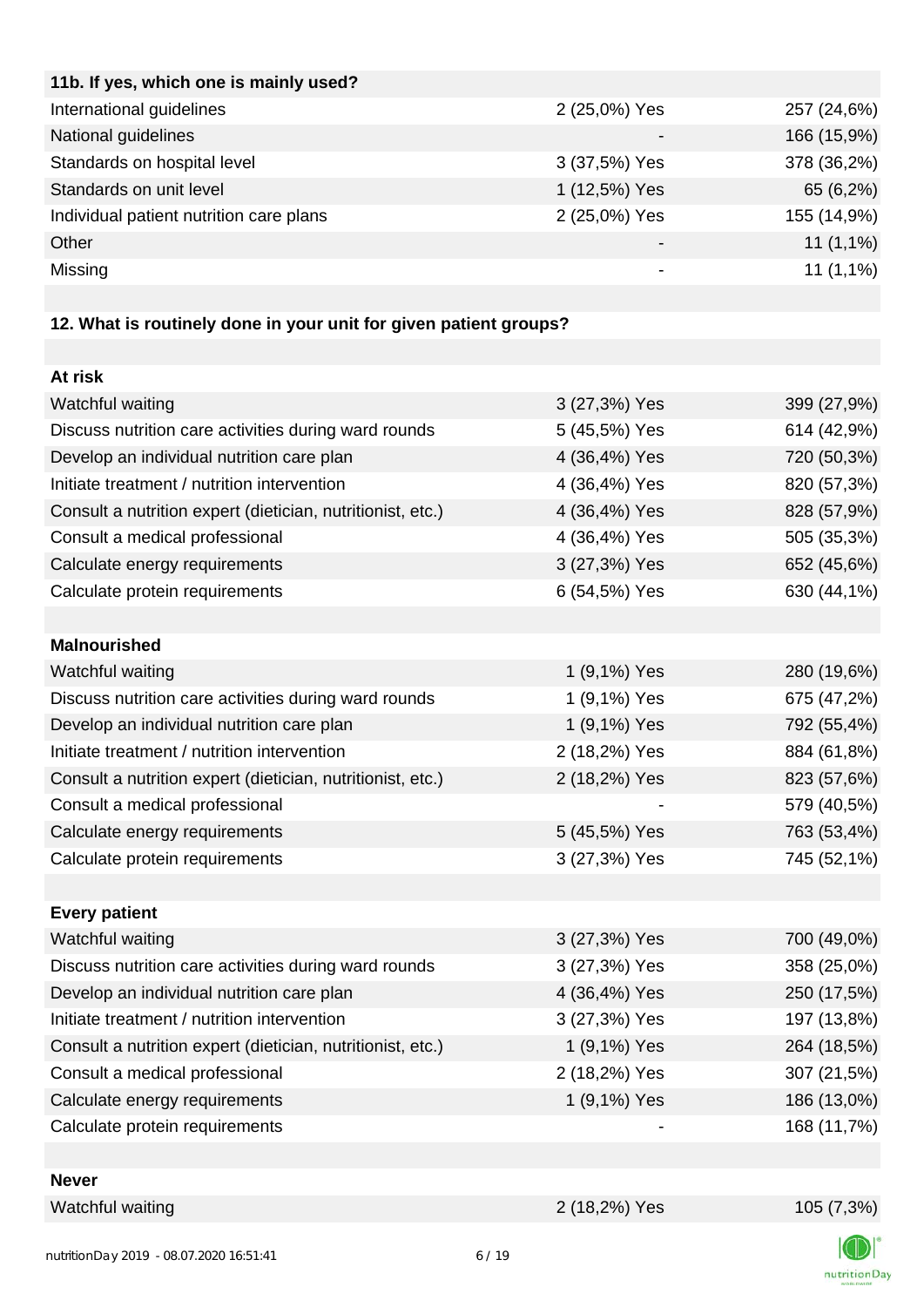| Discuss nutrition care activities during ward rounds               |               | 77 (5,4%)    |
|--------------------------------------------------------------------|---------------|--------------|
| Develop an individual nutrition care plan                          |               | 62 (4,3%)    |
| Initiate treatment / nutrition intervention                        |               | 19 (1,3%)    |
| Consult a nutrition expert (dietician, nutritionist, etc.)         | 2 (18,2%) Yes | 20 (1,4%)    |
| Consult a medical professional                                     | 2 (18,2%) Yes | 146 (10,2%)  |
| Calculate energy requirements                                      |               | 141 (9,9%)   |
| Calculate protein requirements                                     |               | 165 (11,5%)  |
|                                                                    |               |              |
| I do not know                                                      |               |              |
| Watchful waiting                                                   |               | 71 (5,0%)    |
| Discuss nutrition care activities during ward rounds               | 1 (9,1%) Yes  | 54 (3,8%)    |
| Develop an individual nutrition care plan                          |               | 41 (2,9%)    |
| Initiate treatment / nutrition intervention                        |               | 34 (2,4%)    |
| Consult a nutrition expert (dietician, nutritionist, etc.)         |               | 33 (2,3%)    |
| Consult a medical professional                                     |               | 86 (6,0%)    |
| Calculate energy requirements                                      |               | 65 (4,5%)    |
| Calculate protein requirements                                     | 1 (9,1%) Yes  | 71 (5,0%)    |
|                                                                    |               |              |
| 13. When do you routinely weigh your patients?                     |               |              |
| at admission                                                       | 8 (72,7%) Yes | 928 (64,9%)  |
| Within 24 hours                                                    |               | 210 (14,7%)  |
| Within 48 hours                                                    |               | 79 (5,5%)    |
| Within 72 hours                                                    | 1 (9,1%) Yes  | 39 (2,7%)    |
| Every week                                                         |               | 627 (43,8%)  |
| Occasionally                                                       |               | 158 (11,0%)  |
| When requested                                                     | 7 (63,6%) Yes | 728 (50,9%)  |
| At discharge                                                       |               | 67 (4,7%)    |
| Never                                                              |               | 17 (1,2%)    |
| I do not know                                                      |               | 6(0,42%)     |
| No answer given                                                    | 3(16,7%)      | 69 (4,8%)    |
|                                                                    |               |              |
| 14. What do you do to support adequate food intake of patients?    |               |              |
| Offer additional meals or in between snacks                        | 6 (54,5%) Yes | 1096 (76,6%) |
| Offer meal choices                                                 | 8 (72,7%) Yes | 1055 (73,8%) |
| Offer different portion sizes                                      | 1 (9,1%) Yes  | 934 (65,3%)  |
| Consider food presentation                                         | 5 (45,5%) Yes | 502 (35,1%)  |
| Change food texture/consistency as needed                          | 5 (45,5%) Yes | 1175 (82,2%) |
| Consider patient problems with eating and drinking                 | 5 (45,5%) Yes | 1166 (81,5%) |
| Ensure that mealtimes are undisturbed/protected<br>mealtime policy | 6 (54,5%) Yes | 324 (22,7%)  |
| Promote positive eating environment                                | 5 (45,5%) Yes | 419 (29,3%)  |
| Consider cultural/religious preferences                            | 5 (45,5%) Yes | 903 (63,1%)  |
| Consider patient allergies / intolerances                          | 7 (63,6%) Yes | 1045 (73,1%) |
| Other                                                              |               | 103 (7,2%)   |

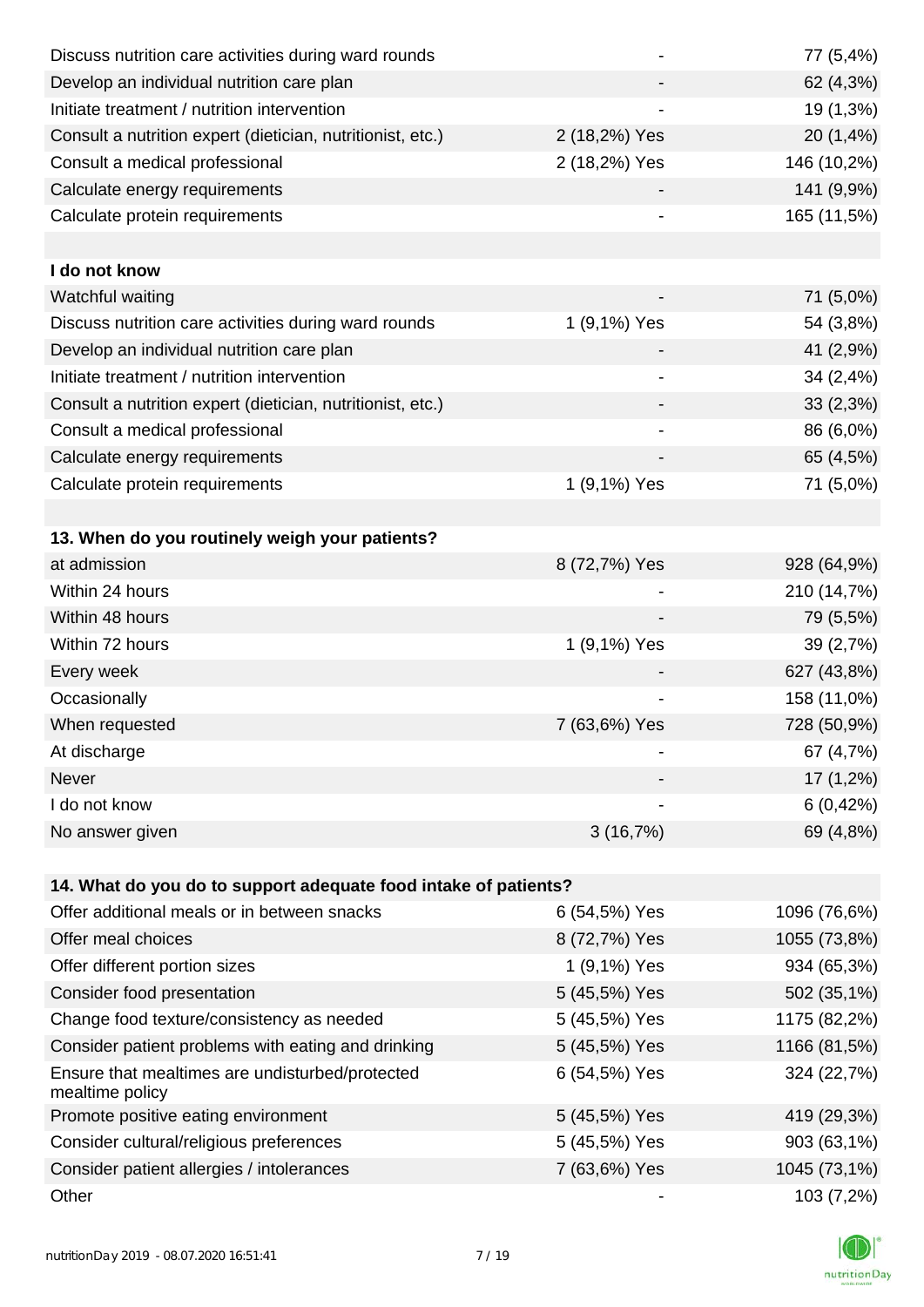| I do not know                                                                        |               | 26 (1,8%)       |
|--------------------------------------------------------------------------------------|---------------|-----------------|
| No answer given                                                                      | $1(9,1\%)$    | 67 (4,7%)       |
| 15. Which nutrition-related standards or routine activities exist in your unit?      |               |                 |
| Nutrition training is available                                                      | 2 (18,2%) Yes | 821 (57,4%)     |
| Reporting of nutrition related information to hospital<br>managers                   | 4 (36,4%) Yes | 608 (42,5%)     |
| Quality indicators are recorded and reported to national<br>or regional level        | 3 (27,3%) Yes | 448 (31,3%)     |
| Quality indicators are used for internal benchmarking                                | 4 (36,4%) Yes | 513 (35,9%)     |
| Patient feedback about food and food service is collected<br>using a questionnaire   | 6 (54,5%) Yes | 884 (61,8%)     |
| None                                                                                 |               | 41 (2,9%)       |
| I do not know                                                                        |               | 61 (4,3%)       |
| No answer given                                                                      | 3(27,3%)      | 151 (10,6%)     |
|                                                                                      |               |                 |
| 16. At admission what is asked and documented?                                       |               |                 |
| Change in weight                                                                     | 5 (45,5%) Yes | 1104 (77,2%)    |
| Eating habits/difficulties                                                           | 5 (45,5%) Yes | 1041 (72,8%)    |
| Nutrition before admission                                                           | 1 (9,1%) Yes  | 823 (57,6%)     |
| None                                                                                 |               | 18 (1,3%)       |
| I do not know                                                                        |               | 33(2,3%)        |
| No answer given                                                                      | 3(27,3%)      | 153 (10,7%)     |
|                                                                                      |               |                 |
| 17. On what forms is there a specific part about eating, nutrition or malnutrition?  |               |                 |
|                                                                                      |               |                 |
| a. Patient Record has a section for                                                  |               |                 |
| indicating if the patient is malnourished or at risk of<br>malnutrition              | 3 (27,3%) Yes | 1037 (72,5%)    |
| nutrition treatment                                                                  | 4 (36,4%) Yes | 837 (58,5%)     |
| None                                                                                 | 2 (18,2%) Yes | 65 (4,5%)       |
| I do not know                                                                        |               | 42 (2,9%)       |
|                                                                                      |               |                 |
| b. Discharge Letter                                                                  |               |                 |
| summarizes nutrition treatment received during stay                                  | 2 (18,2%) Yes | 592 (41,4%)     |
| makes future nutrition-related recommendations                                       | 5 (45,5%) Yes | 816 (57,1%)     |
| None                                                                                 | 2 (18,2%) Yes | 137 (9,6%)      |
| I do not know                                                                        |               | 128 (9,0%)      |
|                                                                                      |               |                 |
| 18. Do you provide brochures about malnutrition to<br>at risk/malnourished patients? | 3 (37,5%) Yes | 519 (45,2%) Yes |
| 19. Who filled in this sheet?                                                        |               |                 |
| Head staff                                                                           |               |                 |
|                                                                                      | 1 (9,1%) Yes  | 411 (28,7%)     |
| Dietician                                                                            | 4 (36,4%) Yes | 717 (50,1%)     |
| <b>Nurse</b>                                                                         | 4 (36,4%) Yes | 388 (27,1%)     |
|                                                                                      |               | $\sqrt{2}$      |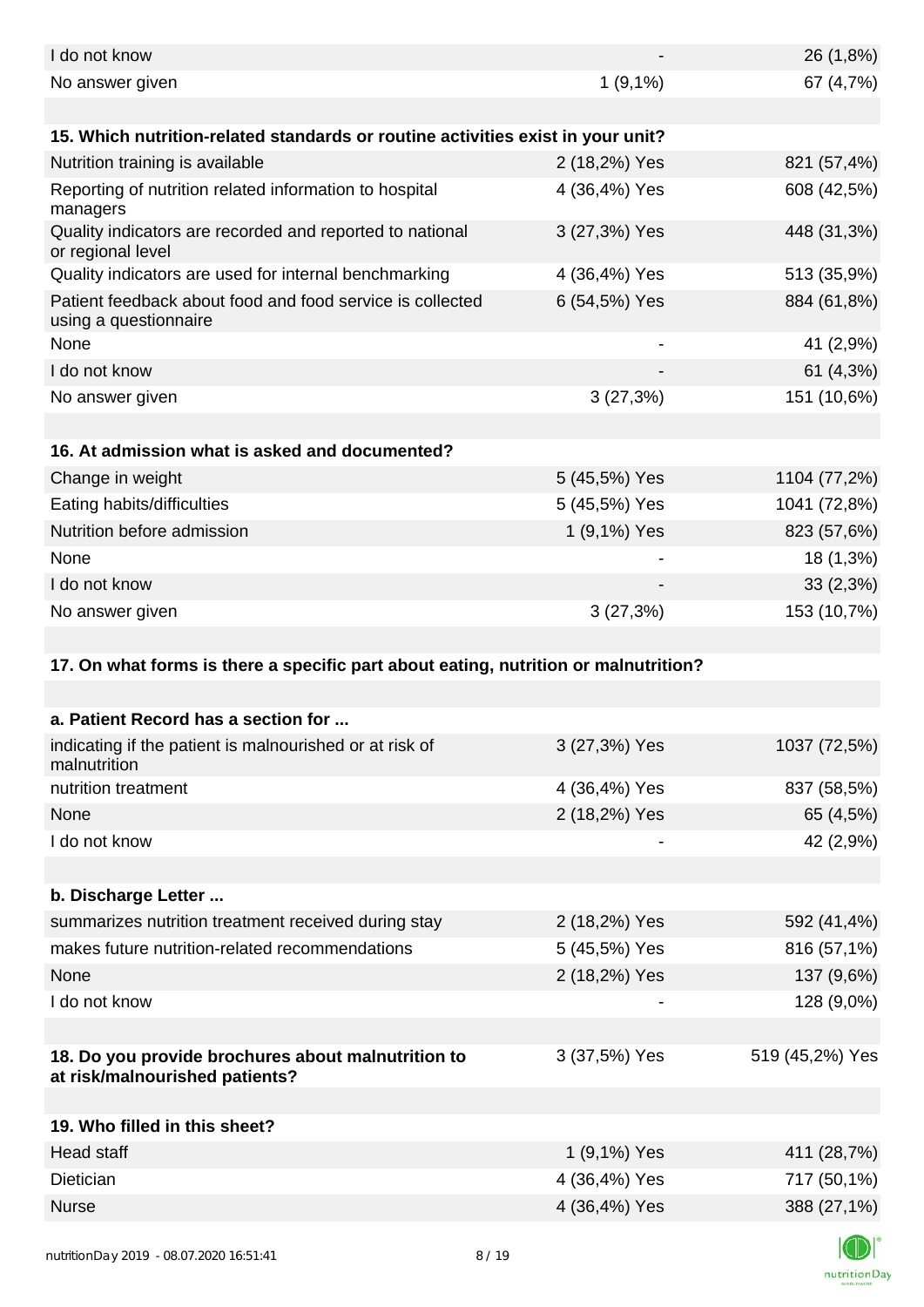| Physician            | $\overline{\phantom{a}}$     | 175 (12,2%) |
|----------------------|------------------------------|-------------|
| Administrative staff | $\qquad \qquad \blacksquare$ | 13 (0,91%)  |
| Other                | $\,$                         | 71 (5,0%)   |
| None                 | $\overline{\phantom{0}}$     |             |
| I do not know        | $\,$                         | 15 (1,0%)   |

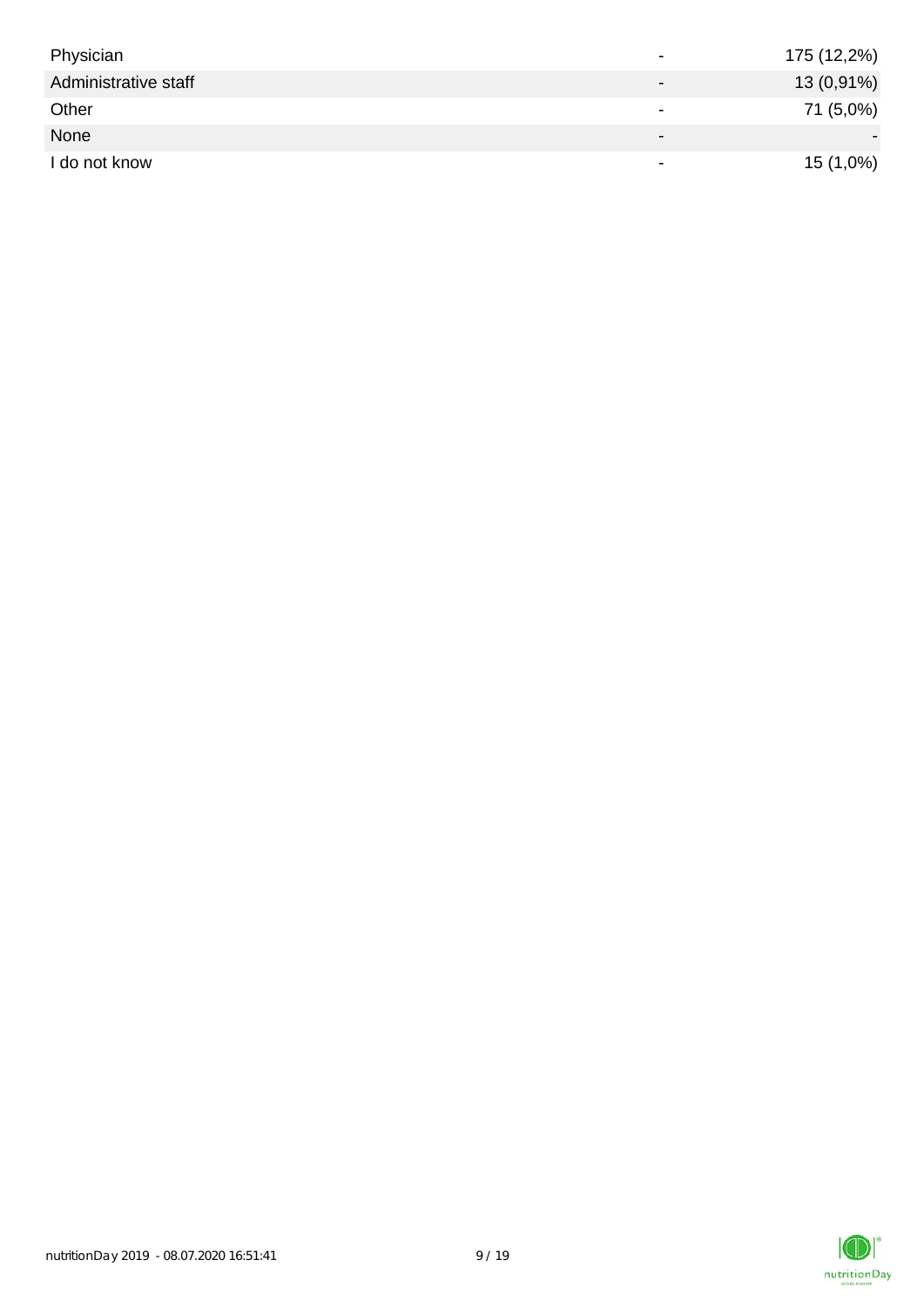|                                                                                         | <b>YOUR RESULTS</b> | <b>REFERENCE RESULTS</b> |
|-----------------------------------------------------------------------------------------|---------------------|--------------------------|
|                                                                                         |                     |                          |
| Total                                                                                   | 113                 | 27195                    |
| Age                                                                                     | 40 [30-64]          | 67 [53-78]               |
| Female                                                                                  | 83 (73,5%)          | 13525 (49,7%)            |
| Weight                                                                                  | $69,8 \pm 19,6$     | $69,9+18,9$              |
| Height                                                                                  | $159 + 7$           | $165 \pm 10$             |
| <b>BMI</b>                                                                              | $27,4 \pm 7,6$      | $25,5+5,9$               |
|                                                                                         |                     |                          |
| 1. This hospital admission was                                                          |                     |                          |
| planned                                                                                 | 50 (44,2%)          | 9881 (36,3%)             |
| an emergency                                                                            | 57 (50,4%)          | 14977 (55,1%)            |
| I do not know                                                                           | 6(5,3%)             | 2337 (8,6%)              |
| No answer given                                                                         |                     |                          |
|                                                                                         |                     |                          |
| 2a. Diagnosis at admission                                                              |                     |                          |
| 0100 Infectious and parasitic diseases                                                  | 2(1,8%)             | 2442 (9,0%)              |
| 0200 Neoplasms                                                                          | $7(6,2\%)$          | 4873 (17,9%)             |
| 0300 Blood and bloodforming organs and the immune<br>mechanism                          | $7(6,2\%)$          | 1724 (6,3%)              |
| 0400 Endocrine, nutritional and metabolic diseases                                      | $8(7,1\%)$          | 3266 (12,0%)             |
| 0500 Mental health                                                                      | 2(1,8%)             | 1218 (4,5%)              |
| 0600 Nervous system                                                                     | 2(1,8%)             | 2493 (9,2%)              |
| 0700 Eye and adnexa                                                                     | 1(0,88%)            | 339 (1,2%)               |
| 0800 Ear and mastoid process                                                            | 1(0,88%)            | 172 (0,63%)              |
| 0900 Circulatory system                                                                 | $9(8,0\%)$          | 5629 (20,7%)             |
| 1000 Respiratory system                                                                 | 18 (15,9%)          | 4217 (15,5%)             |
| 1100 Digestive system                                                                   | 21 (18,6%)          | 6840 (25,2%)             |
| 1200 Skin and subcutaneous tissue                                                       | $8(7,1\%)$          | 1244 (4,6%)              |
| 1300 Musculoskeletal system and connective tissue                                       | 4(3,5%)             | 4246 (15,6%)             |
| 1400 Genitourinary system                                                               | 6(5,3%)             | 2809 (10,3%)             |
| 1500 Pregnancy, childbirth and the puerperium                                           | 30 (26,5%)          | 222 (0,82%)              |
| 1600 Conditions originating in the perinatal period                                     | 2(1,8%)             | 36 (0,13%)               |
| 1700 Congenital/chromosomal abnormalities                                               |                     | 52 (0,19%)               |
| 1800 Symptoms, signs, abnormal clinical/lab findings                                    | 5(4,4%              | 1319 (4,9%)              |
| 1900 Injury, poisoning                                                                  |                     | 724 (2,7%)               |
| 2000 External causes of morbidity and mortality (e.g.<br>transport accidents, assaults) | 1(0,88%)            | 671 (2,5%)               |
| 2100 Factors influencing health status and contact with<br>health services              | 11 (9,7%)           | 990 (3,6%)               |
| No answer given                                                                         |                     |                          |

## **3. Which conditions/comorbidities does this patient have?**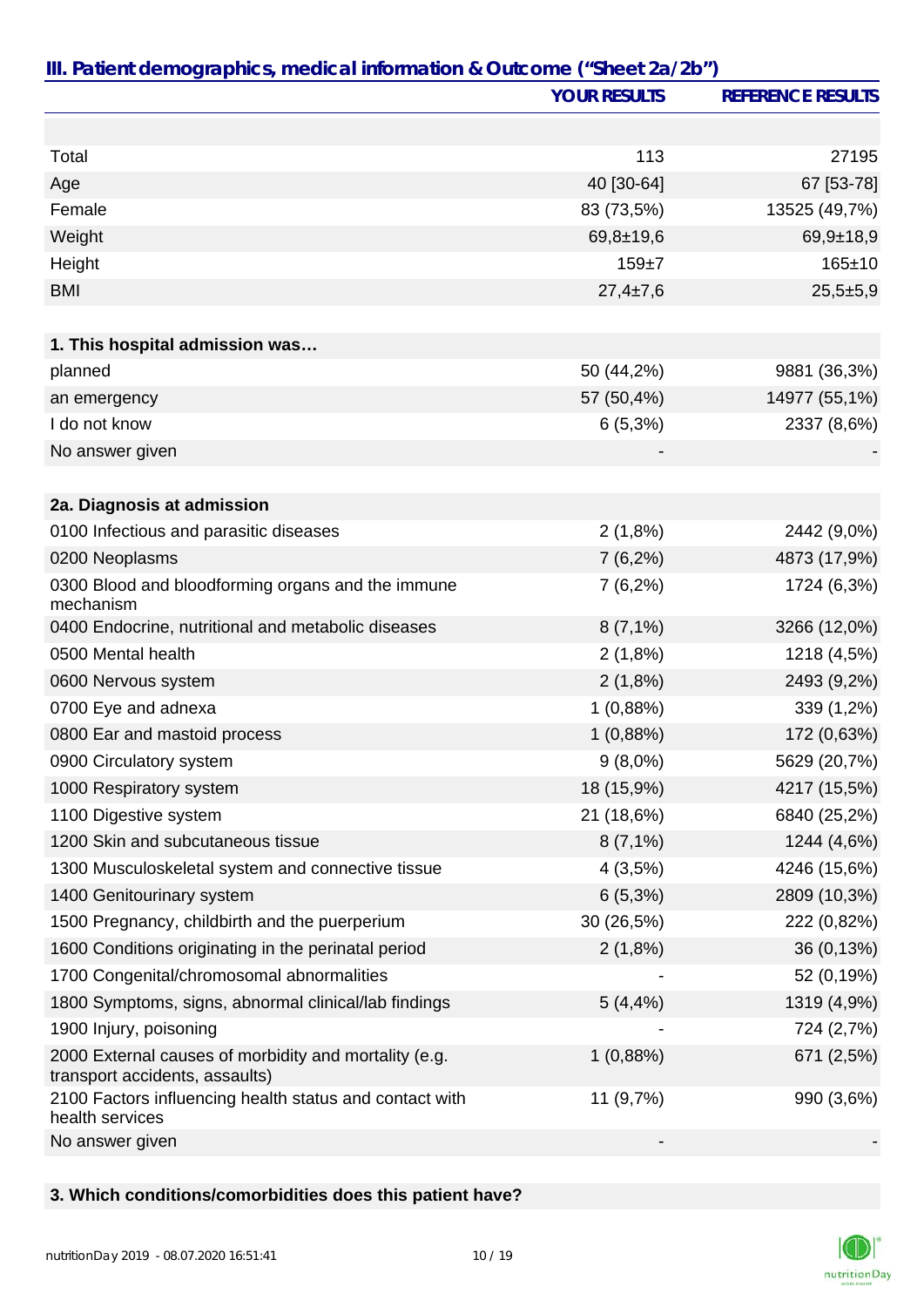| Cardiac insufficiency                                | 6(5,4%)     | 5264 (21,3%)  |
|------------------------------------------------------|-------------|---------------|
| Myocardial infarction                                | 5(4,5%)     | 1338 (5,5%)   |
| Chronic lung disease                                 | 6(5,4%)     | 3466 (14,1%)  |
| Cerebral vascular disease                            |             | 2274 (9,3%)   |
| Peripheral vascular disease                          | 2(1,8%)     | 2842 (11,6%)  |
| Chronic liver disease                                | 2(1,8%)     | 1477 (6,1%)   |
| Chronic kidney disease                               | 5(4,5%)     | 2817 (11,6%)  |
| <b>Diabetes</b>                                      | 28 (25,2%)  | 5968 (24,2%)  |
| Cancer                                               | 17 (15,3%)  | 5709 (23,2%)  |
| Infection                                            | $9(8,1\%)$  | 3578 (14,6%)  |
| Dementia                                             | $1(0,90\%)$ | 1229 (5,1%)   |
| Major depressive disorder                            |             | 1233 (5,1%)   |
| Other chronic mental disorder                        | 2(1,8%)     | 1229 (5,1%)   |
| Other chronic disease                                | 14 (12,6%)  | 6369 (25,9%)  |
| None                                                 | 51 (45,1%)  | 4869 (17,9%)  |
|                                                      |             |               |
| 4a. Previous operation during this hospital stay     |             |               |
| Yes, planned                                         | 10(8,8%)    | 5304 (19,5%)  |
| Yes, acute                                           |             | 1634 (6,0%)   |
| <b>No</b>                                            | 79 (69,9%)  | 17917 (65,9%) |
| I do not know                                        | $2(1,8\%)$  | 313 (1,2%)    |
| Missing                                              | 22 (19,5%)  | 2027 (7,5%)   |
|                                                      |             |               |
| Days since operation                                 | $2[2-2]$    | $3[1-11]$     |
|                                                      |             |               |
| 4b. Planned operation during this hospital stay      |             |               |
| Yes, today or tomorrow                               | 10 (8,8%)   | 1998 (7,3%)   |
| Yes, later                                           | 2(1,8%)     | 1411 (5,2%)   |
| No                                                   | 76 (67,3%)  | 19908 (73,2%) |
| I do not know                                        | 2(1,8%)     | 1082 (4,0%)   |
| Missing                                              | 23 (20,4%)  | 2796 (10,3%)  |
|                                                      |             |               |
| 5. Previous ICU admission during this hospital stay? | $2(2,2\%)$  | 2731 (10,6%)  |
| (Yes)                                                |             |               |
| 6. Is this patient terminally ill?                   | 24 (21,2%)  | 1729 (6,4%)   |
|                                                      |             |               |
| 7. Fluid status                                      |             |               |
| Normal                                               | 65 (57,5%)  | 20820 (76,6%) |
| Overloaded                                           | 29 (25,7%)  | 1466 (5,4%)   |
| Dehydrated                                           | 14 (12,4%)  | 1298 (4,8%)   |
| I do not know                                        | $5(4, 4\%)$ | 3611 (13,3%)  |
| Missing                                              |             |               |

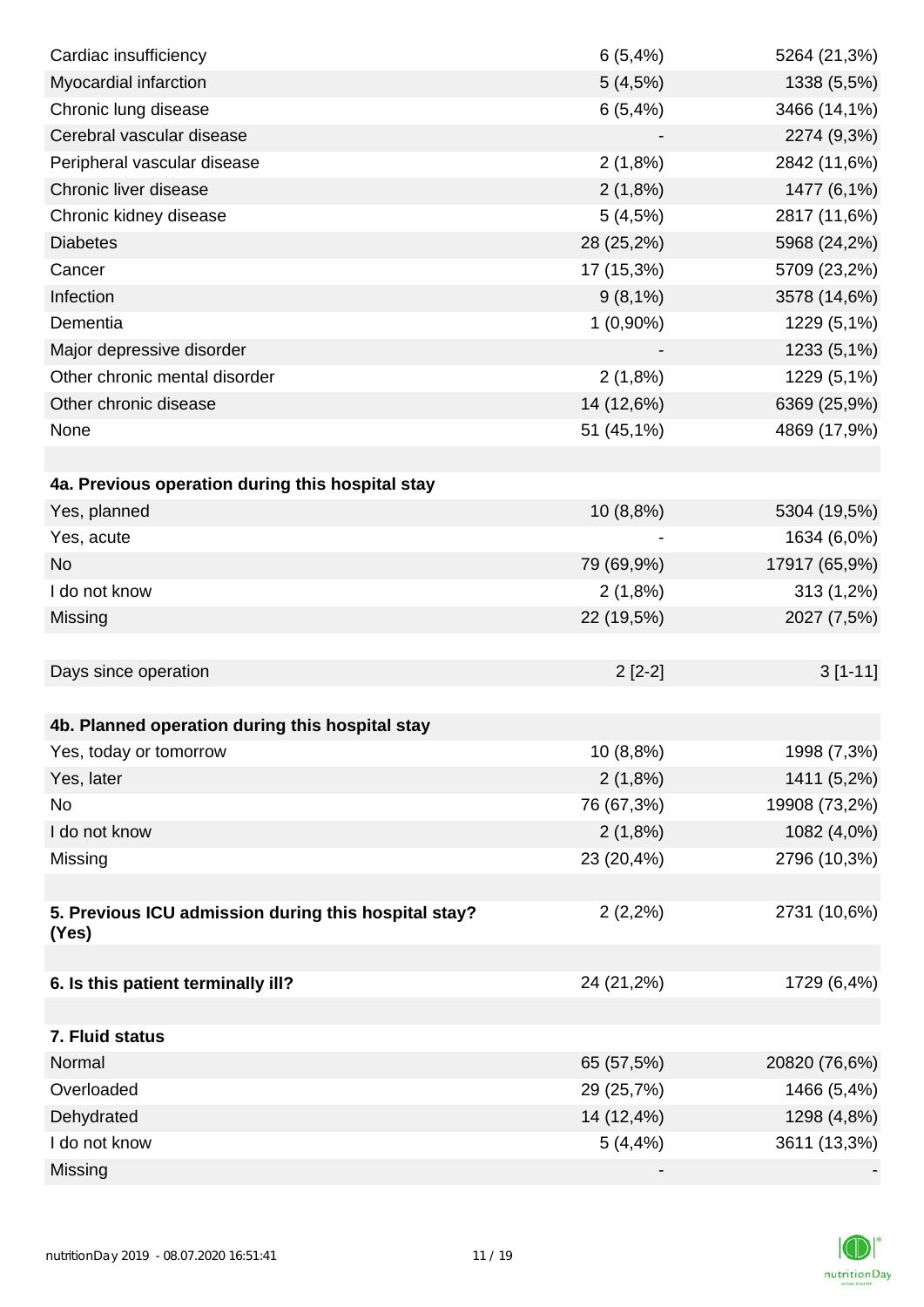| 8. Number of different medications planned                                               |             |               |
|------------------------------------------------------------------------------------------|-------------|---------------|
| Oral                                                                                     | $2[1-3]$    | $5[2-8]$      |
| Other                                                                                    | $2[1-2]$    | $2[1-4]$      |
|                                                                                          |             |               |
| 9. Was this patient identified as malnourished or at risk of malnutrition?               |             |               |
| Malnourished                                                                             | 18 (15,9%)  | 3264 (12,0%)  |
| At risk                                                                                  | $9(8,0\%)$  | 4856 (17,9%)  |
| <b>No</b>                                                                                | 76 (67,3%)  | 16820 (61,8%) |
| I do not know                                                                            | 10 (8,8%)   | 2255 (8,3%)   |
| Missing                                                                                  |             |               |
|                                                                                          |             |               |
| 10. IV Fluids                                                                            |             |               |
| Electrolyte solution (NaCl, Ringers lactate, etc)                                        | 10 (8,8%)   | 9496 (34,9%)  |
| 5% Glucose solution                                                                      | 16 (14,2%)  | 2615 (9,6%)   |
|                                                                                          |             |               |
| 11. Number of ONS drinks planned                                                         | $0[0-2]$    | $0[0-0]$      |
|                                                                                          |             |               |
| 12. Nutrition intake                                                                     |             |               |
| Regular hospital food                                                                    | 93 (82,3%)  | 15788 (58,1%) |
| Fortified/enriched hospital food                                                         | 4(3,5%)     | 3133 (11,5%)  |
| Protein/energy supplement (e.g. ONS drinks)                                              | $6(5,3\%)$  | 4012 (14,8%)  |
| <b>Enteral nutrition</b>                                                                 | 6(5,3%)     | 1315 (4,8%)   |
| Parenteral nutrition                                                                     | 4(3,5%)     | 1286 (4,7%)   |
| Special diet                                                                             | 14 (12,4%)  | 8834 (32,5%)  |
| None                                                                                     | 3(2,7%)     | 1283 (4,7%)   |
|                                                                                          |             |               |
| 13a. All lines and Tubes                                                                 |             |               |
| <b>Central Venous</b>                                                                    |             | 2360 (9,2%)   |
| Peripheral venous access                                                                 | 10 (11,0%)  | 12501 (48,7%) |
| Nasogastric                                                                              | $2(2,2\%)$  | 680 (2,6%)    |
| Nasojejunal                                                                              |             | 135 (0,53%)   |
| Nasoduadenal                                                                             | 3(3,3%)     | 99 (0,39%)    |
| Enterostoma                                                                              |             | 126 (0,49%)   |
| Percutaneous endoscopy/surgical gastrostomy                                              |             | 234 (0,91%)   |
| Percutaneous endoscopy/surgical jejunostomy                                              |             | 95 (0,37%)    |
| None                                                                                     | 100 (88,5%) | 12303 (45,2%) |
|                                                                                          |             |               |
| 13b. Were there complications with nutrition related lines<br>and tubes since admission? |             |               |
| Yes, previously                                                                          |             | 362(1,3%)     |
| Yes, ongoing                                                                             | 3(2,7%)     | 227 (0,83%)   |
| <b>No</b>                                                                                | 57 (50,4%)  | 21227 (78,1%) |
| I do not know                                                                            | $7(6,2\%)$  | 2312 (8,5%)   |
| Missing                                                                                  | 46 (40,7%)  | 3067 (11,3%)  |

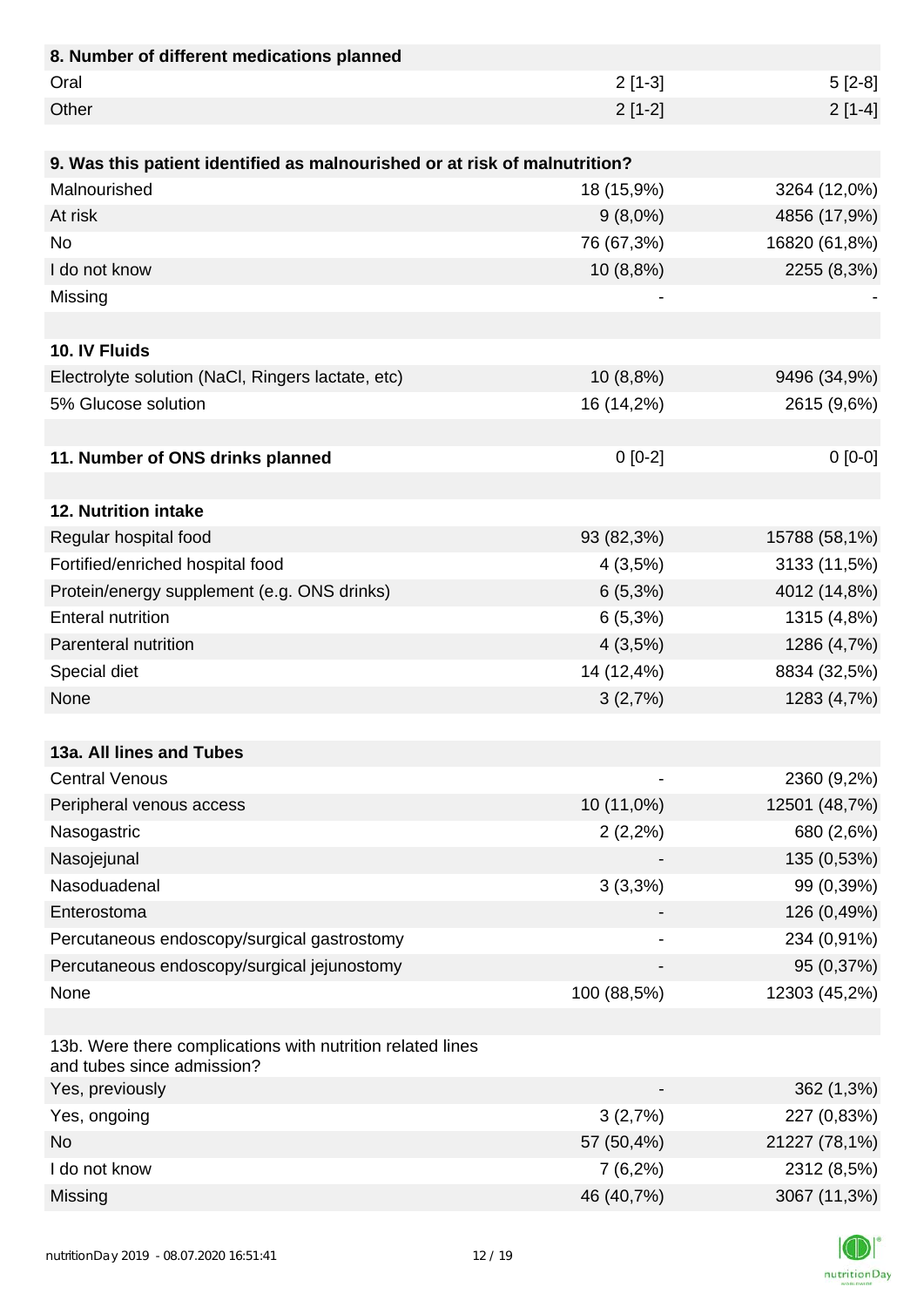| 14. Please indicate if any of the following was done for this patient since admission |            |               |
|---------------------------------------------------------------------------------------|------------|---------------|
| Energy requirements were determined                                                   | 22 (24,2%) | 9593 (37,3%)  |
| Protein requirements were determined                                                  | $9(9,9\%)$ | 8543 (33,3%)  |
| Food/Nutrition intake was recorded in the patient record                              | 16 (17,6%) | 11079 (43,1%) |
| Nutrition treatment plan was developed                                                | 12 (13,2%) | 9042 (35,2%)  |
| Nutrition expert was consulted                                                        | 11 (12,1%) | 9313 (36,3%)  |
| Malnutrition status is recorded in the patient record                                 | $9(9,9\%)$ | 8238 (32,1%)  |
| None                                                                                  |            |               |
|                                                                                       |            |               |
| 15a. Energy goal                                                                      |            |               |
| $< 500$ kcal                                                                          | 19 (16,8%) | 1046 (3,8%)   |
| 500-999 kcal                                                                          | 3(2,7%)    | 269 (0,99%)   |
| 1000-1499 kcal                                                                        | 10 (8,8%)  | 2400 (8,8%)   |
| 1500-1999 kcal                                                                        | 34 (30,1%) | 8218 (30,2%)  |
| >=2000 kcal                                                                           | 2(1,8%)    | 2704 (9,9%)   |
| Not determined                                                                        | 16 (14,2%) | 8749 (32,2%)  |
| I do not know                                                                         | $7(6,2\%)$ | 2265 (8,3%)   |
| Missing                                                                               | 22 (19,5%) | 1544 (5,7%)   |
|                                                                                       |            |               |
| 15b. Energy intake                                                                    |            |               |
| $< 500$ kcal                                                                          | 19 (16,8%) | 1697 (6,2%)   |
| 500-999 kcal                                                                          | $8(7,1\%)$ | 1257 (4,6%)   |
| 1000-1499 kcal                                                                        | 12 (10,6%) | 3424 (12,6%)  |
| 1500-1999 kcal                                                                        | 29 (25,7%) | 5999 (22,1%)  |
| >=2000 kcal                                                                           | 2(1,8%)    | 1448 (5,3%)   |
| Not determined                                                                        | 15 (13,3%) | 8533 (31,4%)  |
| I do not know                                                                         | $6(5,3\%)$ | 3276 (12,0%)  |
| Missing                                                                               | 22 (19,5%) | 1561 (5,7%)   |
|                                                                                       |            |               |
| 16. Since admission, this patient's health status has                                 |            |               |
| Improved                                                                              | 44 (38,9%) | 12837 (47,2%) |
| Deteriorated                                                                          | $6(5,3\%)$ | 1433 (5,3%)   |
| Remained the same                                                                     | 28 (24,8%) | 7057 (25,9%)  |
| This patient has just been admitted                                                   | 4(3,5%)    | 1699 (6,2%)   |
| I do not know                                                                         | $9(8,0\%)$ | 2663 (9,8%)   |
| Missing                                                                               | 22 (19,5%) | 1506 (5,5%)   |
|                                                                                       |            |               |
| Length of hospital stay (days)                                                        | $6[4-13]$  | 12 [6-23]     |
|                                                                                       |            |               |
| <b>Outcome Code</b>                                                                   |            |               |
| 1= Still in the hospital                                                              | 20 (17,7%) | 2601 (9,6%)   |
| 2= Transferred to another hospital                                                    | 1(0,88%)   | 571 (2,1%)    |
| 3= Transferred to long term care                                                      |            | 1107 (4,1%)   |
|                                                                                       |            |               |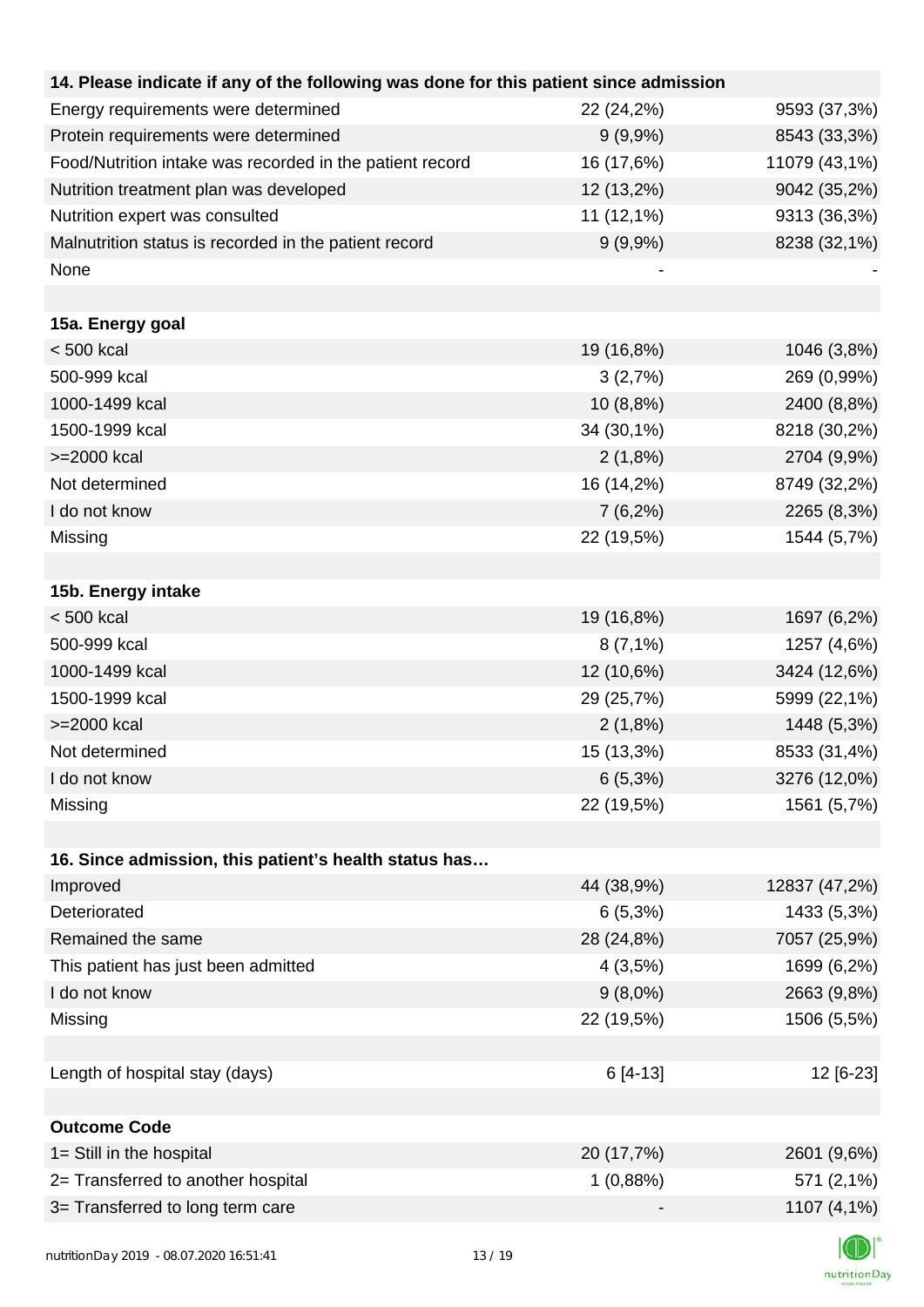| 4= Rehabilitation                    | 1(0,88%)                     | 1222 (4,5%)   |
|--------------------------------------|------------------------------|---------------|
| 5= Discharged home                   | 71 (62,8%)                   | 20149 (74,1%) |
| $6 = Death$                          | 2(1,8%)                      | 845 (3,1%)    |
| $7 = Others$                         | 1(0,88%)                     | 507 (1,9%)    |
| Missing                              | 17 (15,0%)                   | 193 (0,71%)   |
|                                      |                              |               |
| <b>Readmitted since ND</b>           |                              |               |
| $1 = No$                             | 53 (70,7%)                   | 18115 (75,8%) |
| 2= Yes, same hospital planned        | $9(12,0\%)$                  | 1637 (6,9%)   |
| 3= Yes, same hospital unplanned      | 2(2,7%)                      | 1465 (6,1%)   |
| 4= Yes, different hospital planned   |                              | 112 (0,47%)   |
| 5= Yes, different hospital unplanned | $\qquad \qquad \blacksquare$ | 112 (0,47%)   |
| 6= Unknown                           | $1(1,3\%)$                   | 796 (3,3%)    |
| Missing                              | 10 (13,3%)                   | 1597 (6,7%)   |

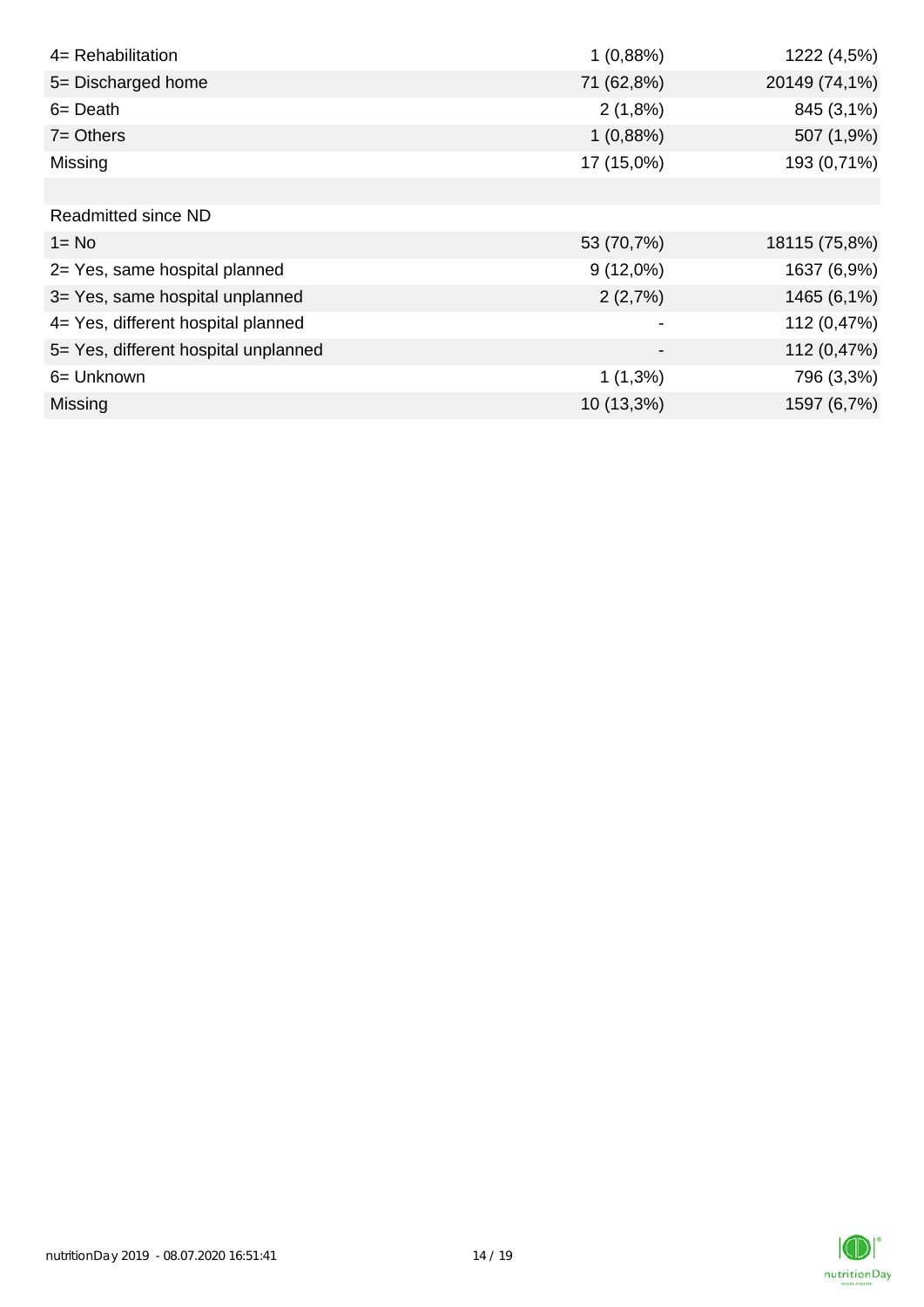|                                                                                   | <b>YOUR RESULTS</b> | <b>REFERENCE RESULTS</b> |
|-----------------------------------------------------------------------------------|---------------------|--------------------------|
|                                                                                   |                     |                          |
| 1. What are your typical dietary habits?                                          |                     |                          |
| No special dietary habits                                                         | 75 (66,4%)          | 17526 (66,5%)            |
| I am vegetarian                                                                   | 4(3,5%)             | 510 (1,9%)               |
| I adhee to a vegan diet                                                           | 4(3,5%)             | 193 (0,73%)              |
| I eat gluten-free diet                                                            | 3(2,7%)             | 244 (0,93%)              |
| I avoid added sugars                                                              | 17 (15,0%)          | 3934 (14,9%)             |
| I avoid carbohydrates                                                             | 1(0,88%)            | 1502 (5,7%)              |
| I eat a low fat-diet                                                              | $5(4, 4\%)$         | 2899 (11,0%)             |
| I am lactose intolerant                                                           |                     | 946 (3,6%)               |
| Other special diet due to intolerances/allergies                                  | 2(1,8%)             | 469 (1,8%)               |
| Other                                                                             | $5(4, 4\%)$         | 1854 (7,0%)              |
| No answer given                                                                   | 24 (21,2%)          | 1891 (7,2%)              |
| 2. Where did you live before your current hospital admission?                     |                     |                          |
| At home                                                                           | 90 (79,6%)          | 22025 (83,6%)            |
| In a nursing home or other live-in facility                                       |                     | 836 (3,2%)               |
| I was transferred from another hospital                                           | 1(0,88%)            | 1411 (5,4%)              |
| Other                                                                             |                     | 374 (1,4%)               |
| Missing                                                                           | 22 (19,5%)          | 1694 (6,4%)              |
|                                                                                   |                     |                          |
| 3. In general, are you able to walk?                                              |                     |                          |
| Yes                                                                               | 68 (60,2%)          | 16014 (60,8%)            |
| Yes, with someone's help                                                          | 3(2,7%)             | 2580 (9,8%)              |
| Yes, independently using a cane, walker, or crutches                              | $7(6,2\%)$          | 3466 (13,2%)             |
| No, I have a wheelchair                                                           | $8(7,1\%)$          | 1033 (3,9%)              |
| No, I am bedridden                                                                | 4(3,5%)             | 1462 (5,6%)              |
| Missing                                                                           | 23 (20,4%)          | 1785 (6,8%)              |
| 4. In general, how would you say your health is?                                  |                     |                          |
| Very good                                                                         | 30 (26,5%)          | 1854 (7,0%)              |
| Good                                                                              | 28 (24,8%)          | 8966 (34,0%)             |
| Fair                                                                              | 17 (15,0%)          | 9409 (35,7%)             |
| Poor                                                                              | 14 (12,4%)          | 3513 (13,3%)             |
| Very poor                                                                         | 2(1,8%)             | 824 (3,1%)               |
| Missing                                                                           | 22 (19,5%)          | 1774 (6,7%)              |
|                                                                                   |                     |                          |
| 5. Over the last 12 months prior to your current hospital admission approximately |                     |                          |
| how many times have you seen a doctor?                                            | $3[2-7]$            | $5[2-10]$                |

| $\ldots$ Tow Thany three Have you seen a doctor $\ell$                               | 01271     | $U^2$ 101 |
|--------------------------------------------------------------------------------------|-----------|-----------|
| how many times have you been admitted to the<br>hospital (Emergency room, any ward)? | $1$ [1-3] | $1 [0-2]$ |

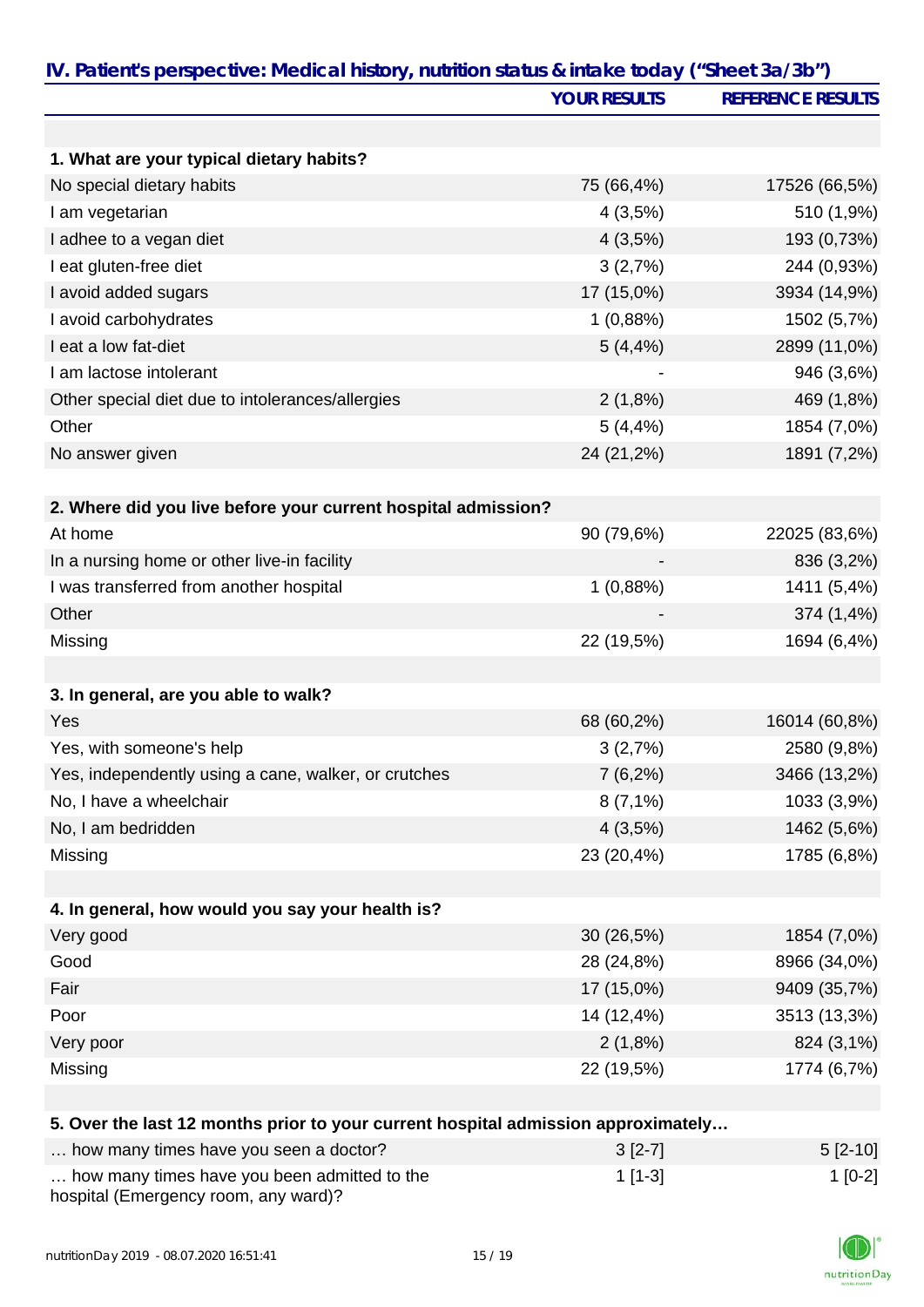| how many nights in total have you spent in hospital? | $3[1-10]$ | $5[0-15]$ |
|------------------------------------------------------|-----------|-----------|
|                                                      |           |           |

| 6. How many different medications do you take routinely each day (prior to hospitalisation)? |                             |               |
|----------------------------------------------------------------------------------------------|-----------------------------|---------------|
| $1 - 2$                                                                                      | 20 (17,7%)                  | 4936 (18,7%)  |
| $3-5$                                                                                        | 23 (20,4%)                  | 6672 (25,3%)  |
| More than 5                                                                                  | 10 (8,8%)                   | 7906 (30,0%)  |
| None                                                                                         | 30 (26,5%)                  | 3926 (14,9%)  |
| I do not know                                                                                | 7(6,2%)                     | 1077 (4,1%)   |
| Missing                                                                                      | 23 (20,4%)                  | 1823 (6,9%)   |
| 7. Do you have health insurance?                                                             |                             |               |
| Yes, private insurance only                                                                  | $5(4, 4\%)$                 | 4253 (16,1%)  |
| Yes, public insurance only                                                                   | 3(2,7%)                     | 12350 (46,9%) |
| Yes, both                                                                                    | 1(0,88%)                    | 3229 (12,3%)  |
| None                                                                                         | 74 (65,5%)                  | 2938 (11,2%)  |
| I prefer not to answer                                                                       | 4(3,5%)                     | 1314 (5,0%)   |
| Missing                                                                                      | 26 (23,0%)                  | 2256 (8,6%)   |
|                                                                                              |                             |               |
| 8. What was your weight 5 years ago?                                                         | 61 [55-75]                  | 72 [60-85]    |
| I do not know                                                                                | 40 (35,4%)                  | 6267 (23,8%)  |
|                                                                                              |                             |               |
| 9a. Have you lost weight within the last 3 months?                                           |                             |               |
| Yes, intentionally                                                                           | 11 (9,7%)                   | 2468 (9,4%)   |
| Yes, unintentionally                                                                         | 29 (25,7%)                  | 10065 (38,2%) |
| No, my weight stayed the same                                                                | 23 (20,4%)                  | 7869 (29,9%)  |
| No, I gained weight                                                                          | 33 (29,2%)                  | 2857 (10,8%)  |
| I do not know                                                                                | 12 (10,6%)                  | 2512 (9,5%)   |
| Missing                                                                                      | 5(4,4%)                     | 569 (2,2%)    |
|                                                                                              |                             |               |
| 9b. If yes, how many kg did you lose?                                                        | $8[4-14]$                   | 6 [4-10]      |
| I do not know                                                                                | 7(17,5%)                    | 1997 (15,9%)  |
|                                                                                              |                             |               |
| 10. Did you know about your hospitalisation two days<br>before admission? (Yes)              | 30 (38,0%)                  | 9602 (40,6%)  |
| 11. Please indicate if you                                                                   |                             |               |
| were weighed at admission                                                                    | 49 (54,4%)                  | 14112 (57,4%) |
| were informed about your nutrition status                                                    | 33 (36,7%)                  | 8364 (34,3%)  |
| were informed about nutrition care options                                                   | 19 (21,1%)                  | 7769 (31,9%)  |
| received special nutrition care                                                              | 21 (23,6%)                  | 7463 (30,7%)  |
|                                                                                              |                             |               |
| 40 Harrison Harrison and<br>the then concelle books as a co                                  | والمفاسمونا وعافرها المفاتح |               |

| 12. How well have you eaten in the week before you were admitted to the hospital? |            |               |
|-----------------------------------------------------------------------------------|------------|---------------|
| More than normal                                                                  | 1(0,89%)   | 1163 (4,4%)   |
| Normal                                                                            | 51 (45,5%) | 15832 (60,4%) |

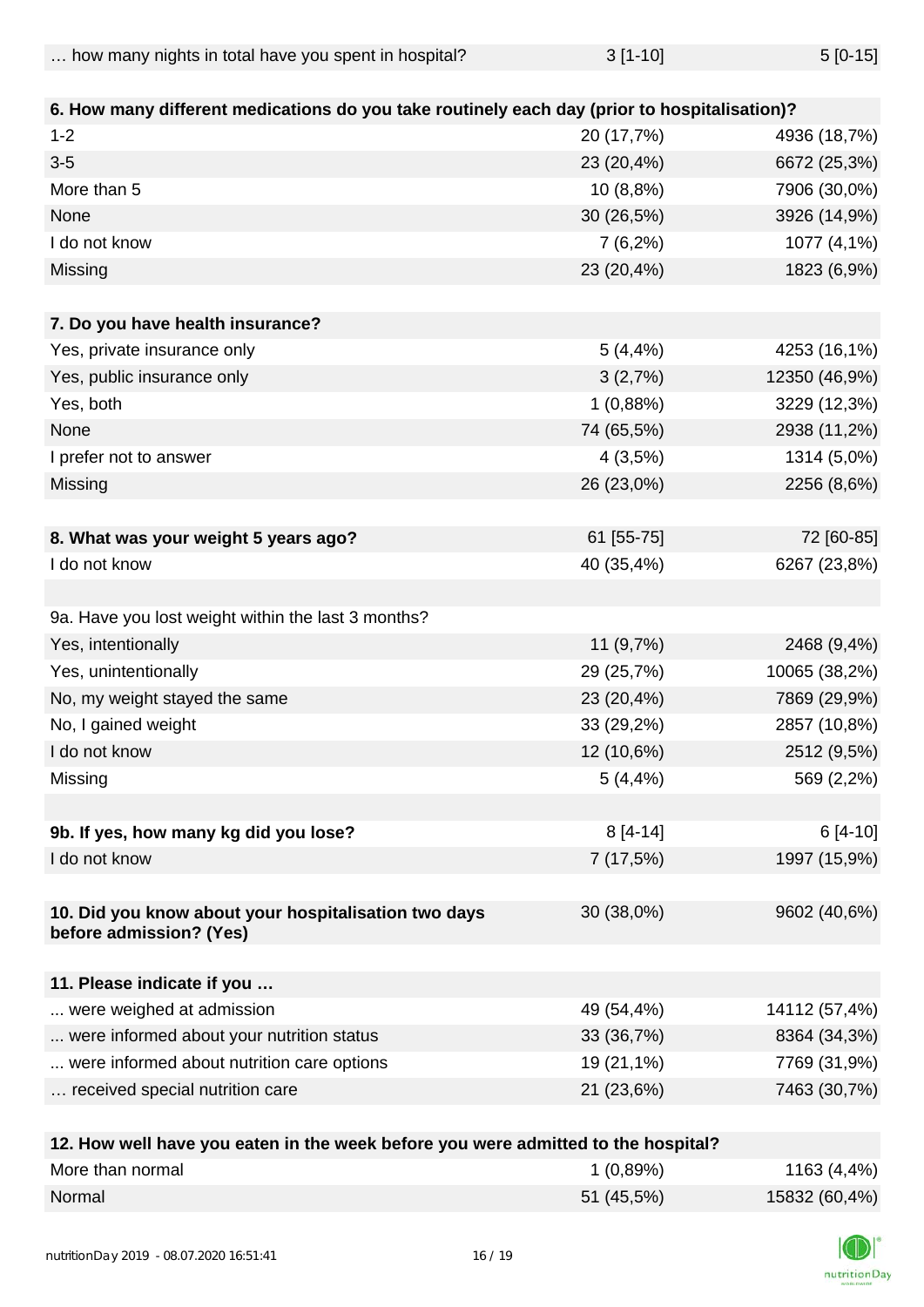| About 3/4 of normal                                                            | 15 (13,4%)                   | 2728 (10,4%)  |
|--------------------------------------------------------------------------------|------------------------------|---------------|
| About half of normal                                                           | 31 (27,7%)                   |               |
|                                                                                |                              | 3287 (12,5%)  |
| About a quarter to nearly nothing                                              | 12 (10,7%)                   | 2496 (9,5%)   |
| I do not know                                                                  | 1(0,89%)                     | 264 (1,0%)    |
| Missing                                                                        | 1(0,89%)                     | 443 (1,7%)    |
|                                                                                |                              |               |
| 13. In general, how satisfied are you with the food at the hospital?           |                              |               |
| Very satisfied                                                                 | 21 (18,8%)                   | 6066 (23,1%)  |
| Somewhat satisfied                                                             | 34 (30,4%)                   | 8166 (31,2%)  |
| Neutral                                                                        | 25 (22,3%)                   | 4867 (18,6%)  |
| <b>Dissatisfied</b>                                                            | 5(4,5%)                      | 2103 (8,0%)   |
| Very dissatisfied                                                              | 2(1,8%)                      | 726 (2,8%)    |
| I do not know                                                                  | 3(2,7%)                      | 2021 (7,7%)   |
| Missing                                                                        | 22 (19,6%)                   | 2264 (8,6%)   |
|                                                                                |                              |               |
| 14. Did you get any help with eating TODAY?                                    |                              |               |
| Yes, from family or friends                                                    | 16 (14,3%)                   | 2448 (9,3%)   |
| Yes, from hospital staff                                                       | 16 (14,3%)                   | 1670 (6,4%)   |
| <b>No</b>                                                                      | 55 (49,1%)                   | 19193 (73,2%) |
| I do not know                                                                  |                              | 302 (1,2%)    |
| Missing                                                                        | 25 (22,3%)                   | 2600 (9,9%)   |
|                                                                                |                              |               |
| 15. Were you able to eat without interruption TODAY?<br>(Yes)                  | 68 (80,0%)                   | 17231 (74,2%) |
|                                                                                |                              |               |
| 16a. Please indicate how much hospital food you ate for lunch or dinner TODAY: |                              |               |
| About all                                                                      | 28 (25,0%)                   | 12095 (46,1%) |
| 1/2                                                                            | 47 (42,0%)                   | 6486 (24,7%)  |
| 1/4                                                                            | 26 (23,2%)                   | 3353 (12,8%)  |
| Nothing                                                                        | $9(8,0\%)$                   | 3130 (11,9%)  |
| Missing                                                                        | 2(1,8%)                      | 1149 (4,4%)   |
|                                                                                |                              |               |
| 16b. The portion size of the meal I ordered TODAY was                          |                              |               |
| Standard                                                                       | 32 (28,6%)                   | 15979 (61,0%) |
| Smaller                                                                        | $7(6,3\%)$                   | 2367 (9,0%)   |
| Larger                                                                         | 4(3,6%)                      | 1119 (4,3%)   |
| I do not know                                                                  | 19 (17,0%)                   | 2429 (9,3%)   |
| Missing                                                                        | 50 (44,6%)                   | 4319 (16,5%)  |
|                                                                                |                              |               |
| 17. If you did not eat everything of your meal, please tell us why:            |                              |               |
| I did not like the type of food offered                                        |                              |               |
|                                                                                | 18 (22,0%)                   | 2061 (15,9%)  |
| I did not like the smell/taste of the food                                     | 6(7,3%)                      | 1569 (12,1%)  |
| The food did not fit my cultural/religious preferences                         |                              | 143 (1,1%)    |
| The food was too hot                                                           | $\qquad \qquad \blacksquare$ | 59 (0,45%)    |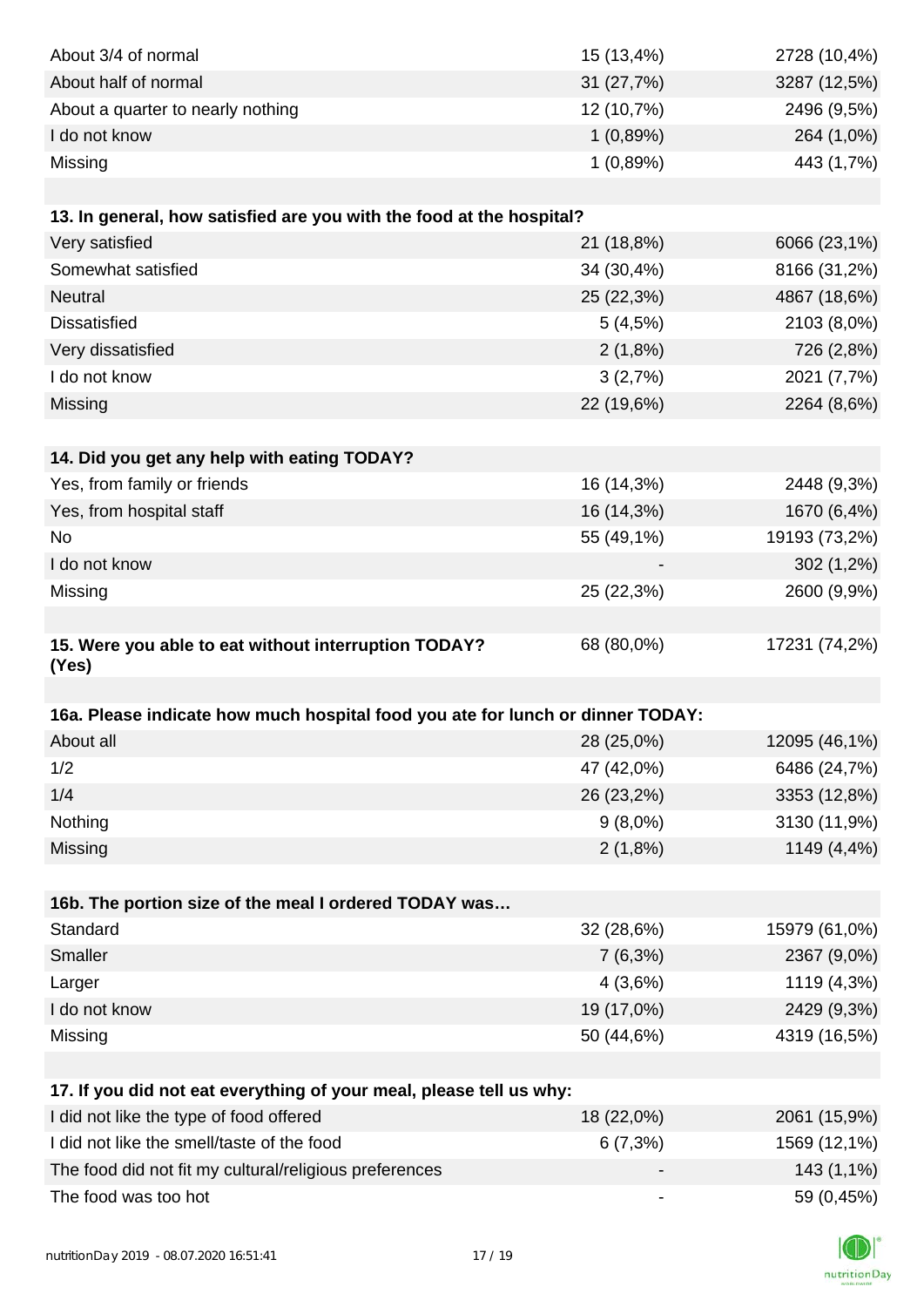| The food was too cold                              | 4(4,9%)                  | 296 (2,3%)   |
|----------------------------------------------------|--------------------------|--------------|
| Due to food allergy/intolerance                    | ٠                        | 96 (0,74%)   |
| I was not hungry at that time                      | 12 (14,6%)               | 2205 (17,0%) |
| I do not have my usual appetite                    | 33 (40,2%)               | 3830 (29,5%) |
| I have problems chewing/swallowing                 | 4(4,9%                   | 761 (5,9%)   |
| I normally eat less than what was served           | 6(7,3%)                  | 1427 (11,0%) |
| I had nausea/vomiting                              | 7(8,5%)                  | 1029 (7,9%)  |
| I was too tired                                    | 21 (25,6%)               | 789 (6,1%)   |
| I cannot eat without help                          | $1(1,2\%)$               | 208 (1,6%)   |
| I was not allowed to eat                           | 6(7,3%)                  | 1289 (9,9%)  |
| I had an exam, surgery, or test and missed my meal | $\overline{\phantom{0}}$ | 766 (5,9%)   |
| I did not get requested food                       | $\overline{\phantom{a}}$ | 139 (1,1%)   |
| No answer given                                    | 3(3,7%)                  | 1829 (14,1%) |
|                                                    |                          |              |

| 18. Enter the number of glasses/cups of the drinks you consumed in the last 24 hours |             |              |
|--------------------------------------------------------------------------------------|-------------|--------------|
| Water                                                                                | $4[2-6]$    | $3[2-5]$     |
| Tea                                                                                  | $1[1-2]$    | $1[0-2]$     |
| Coffee                                                                               | $1[0-1]$    | $1[1-2]$     |
| <b>Milk</b>                                                                          | $1[1-2]$    | $1 [0-1]$    |
| Fruit juice                                                                          | $1[1-2]$    | $1[0-2]$     |
| Soft drinks                                                                          | $0[0-0]$    | $0[0-1]$     |
| <b>Nutrition drink</b>                                                               | $1[0-1]$    | $0[0-1]$     |
| Other                                                                                | $1[0-1]$    | $0[0-1]$     |
|                                                                                      |             |              |
| 19a. Did you eat any food apart from hospital food<br><b>TODAY?</b>                  | 26 (35,6%)  | 6580 (28,9%) |
|                                                                                      |             |              |
| 19b. If yes, what did you eat?                                                       |             |              |
| Sweet snacks                                                                         | 2(7,7%)     | 1928 (29,3%) |
| Salty snacks                                                                         | 3(11,5%)    | 749 (11,4%)  |
| Homemade food                                                                        | 6(23,1%)    | 963 (14,6%)  |
| Fruits                                                                               | $5(19,2\%)$ | 2551 (38,8%) |
| Dairy products                                                                       | 4 (15,4%)   | 724 (11,0%)  |
| Food delivered/restaurant                                                            | 3(11,5%)    | 293 (4,5%)   |
| Sandwich                                                                             | 9(34,6%)    | 421 (6,4%)   |
| Other                                                                                | 1(3,8%)     | 1042 (15,8%) |
|                                                                                      |             |              |

| 20. How has your food intake changed since your hospital admission? |            |               |  |  |
|---------------------------------------------------------------------|------------|---------------|--|--|
| Increased                                                           | 4(3,6%)    | 3706 (14,1%)  |  |  |
| Decreased                                                           | 43 (38,4%) | 7774 (29,7%)  |  |  |
| Stayed the same                                                     | 26 (23,2%) | 10331 (39,4%) |  |  |
| I do not know                                                       | 6(5,4%)    | 1690 (6,4%)   |  |  |
| Missing                                                             | 33(29,5%)  | 2712 (10,3%)  |  |  |